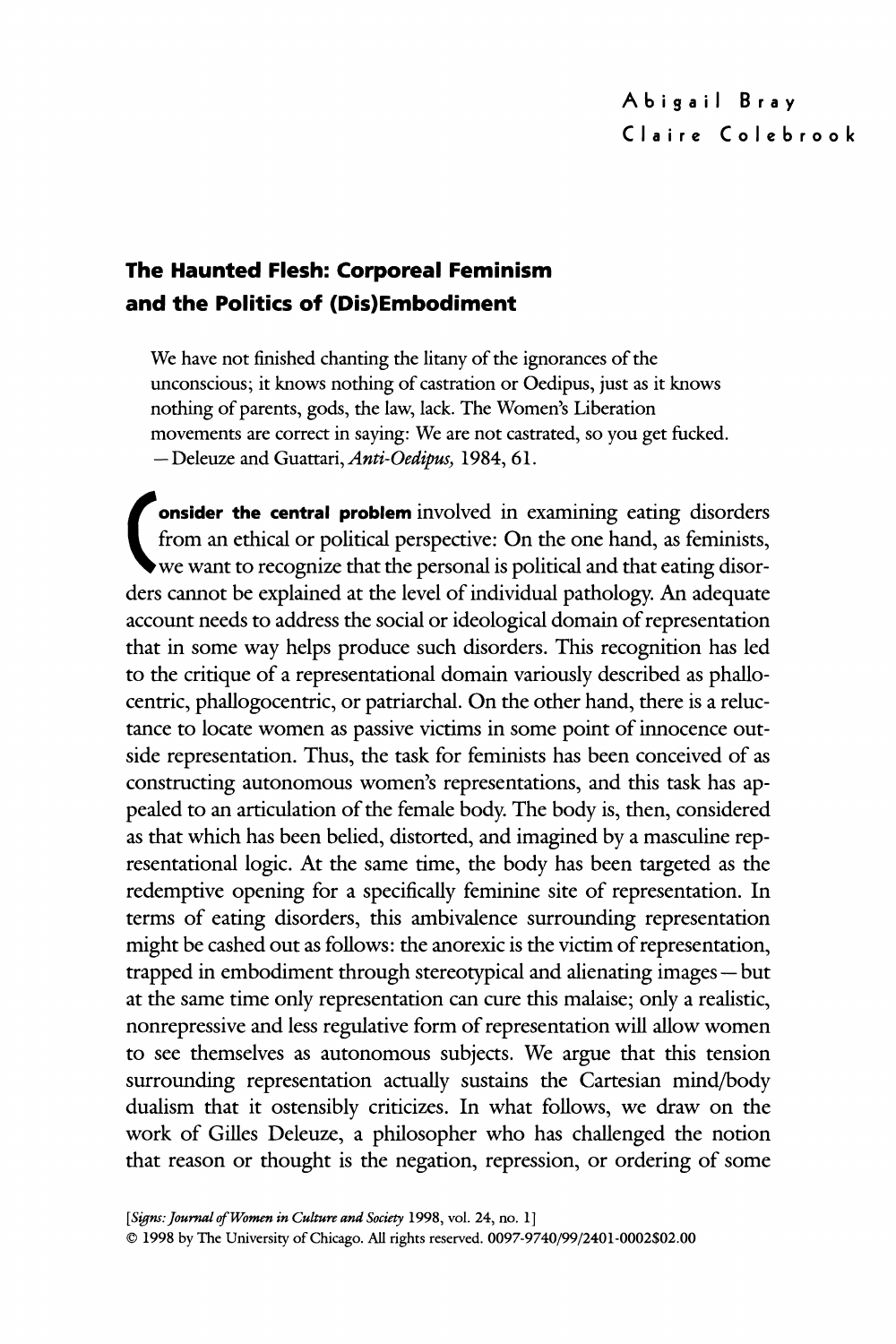**prerepresentational matter or presence.' Deleuze's work offers feminism the possibility of a positive, active, and affirmative ethics. For Deleuze, ethics is not the imposition of norms, nor the negation of law; ethics is the way in which bodies become, intersect, and affirm their existence. It is perhaps this more enabling or positive approach to thought that has made Deleuze so appealing for recent feminist theory.** 

**In the case of eating disorders, Deleuze provides a way of thinking beyond this representational antinomy. If the body is not a prediscursive matter that is then organized by representation, one might see the body as the event of expression. This would mean that ethics could not appeal to a "normal" body that might be authentically represented. Rather, the body would be understood in terms of what Deleuze calls its becomings, connections, events, and activities. In the case of an anorexic body, one would need to ask about a whole series of events and connections that surround that body--including the specific diagnostic and moral discourses and practices of eating disorders. Thus, Deleuze provides a way of thinking beyond the highly Cartesian problem of the relation between a body and some imposed order of representation; and Deleuze also provides feminist ethics with a position that need not be located at some limit point beyond patriarchal or phallocentric thought.** 

**A new emphasis on positivity in feminist theory has been evidenced most clearly in the "turn" to Deleuze and Felix Guattari's antipsychoanalytic account of bodily becoming. This article pursues the possibility of an active feminist ethics by following through the problems encountered by the now overwhelming corpus of feminist body theory, or corporeal feminism. The issue of the body, inspired by Luce Irigaray's (1985) critique of Western metaphysics, has been explored by feminists such as Elizabeth Grosz, Moira Gatens, Judith Butler, and Rosi Braidotti to argue for the ways in which bodies are formed as imaginary bodies.2 Rather than a simple Cartesian mind/body split, these feminists contend that the body is a crucial site of gender constitution. Reacting against a history that had devalued the body as feminine, these feminists argue that sexual difference has been produced through the negation of the body. They therefore attempt to rethink the body as other than the negation of thought. Traditionally, the body had represented that which was excluded, disavowed, or** 

**In the conclusion to this article we look both at Deleuze's own work (Difference and Repetition [1994], Negotiations [1995]) as well as the coauthored works with Felix Guattari (Anti-Oedipus [1984], What Is Philosophy? [1994]). In so doing, we set aside the difficult question of the distinction between Deleuze and Deleuze and Guattari.** 

**<sup>2</sup>Grosz 1987, 1990, 1993, 1994a, 1994b, 1995; Gatens 1988, 1996; Braidotti 1989a, 1989b, 1991, 1994; Butler 1993, 1995.**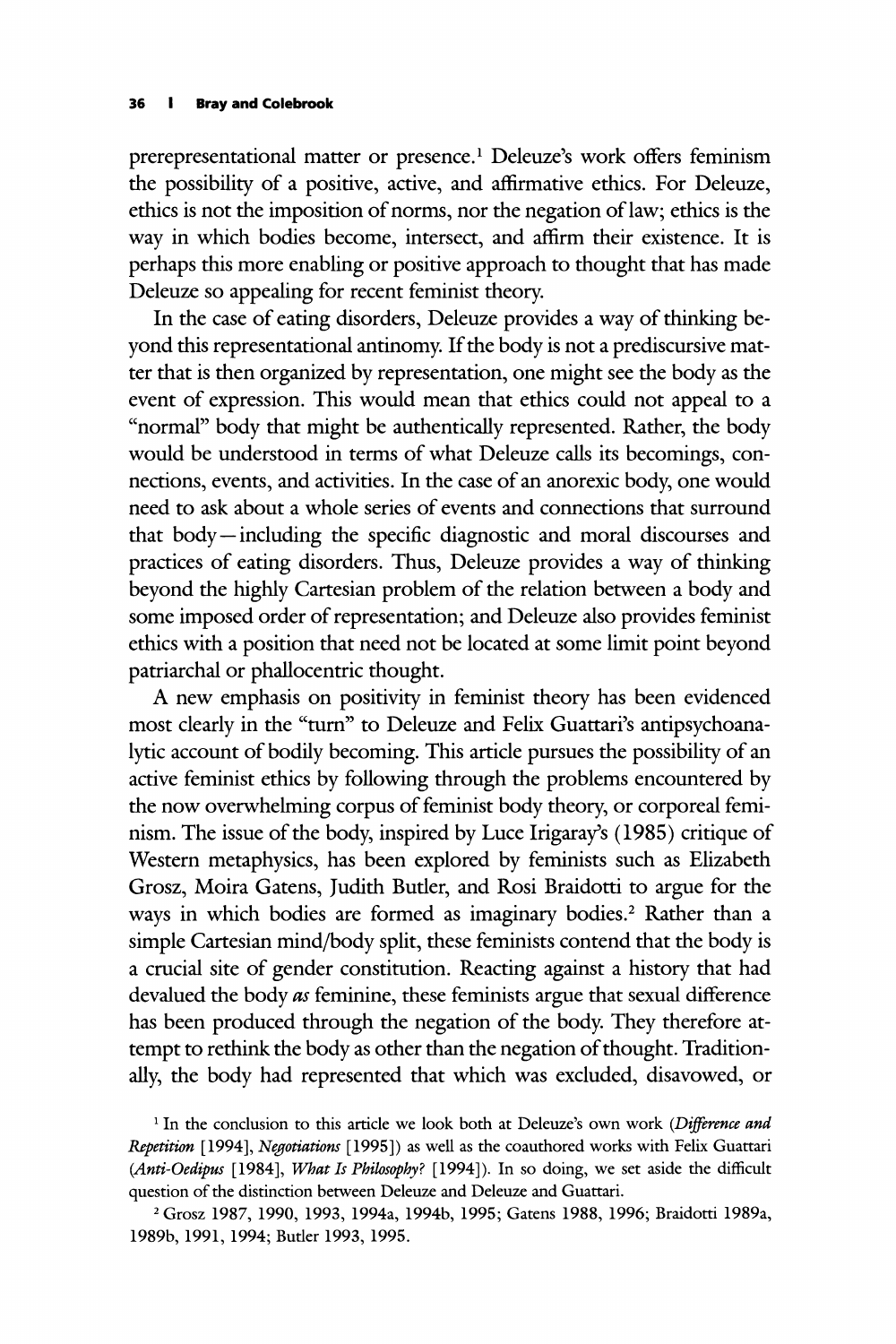**devalued by a masculine logic. Only an articulation of the body, they argue, would provide feminism with an autonomous liberation from a primarily repressive and negative masculine reason. Irigaray's critique of philosophy's phallic economy was crucial in offering feminist thought the project of sexual difference: here, the feminine might articulate itself and not be subjected to a masculine representational economy. Subsequent attempts to rethink the body have done so in the face of a reason that is diagnosed as repressive of both the body and the feminine. Thus Grosz (1994b) argues that Western thought in general exhibits a profound somatophobia, while the readings of Spinoza by Gatens (1988) and Genevieve Lloyd (1989) attempt to react against a Cartesian tradition by thinking mind as an "idea of the body." But these highly sophisticated interventions directed against Western philosophy bear a striking similarity to the antirepresentationalism in some feminist readings of popular culture in which the domain of representation - from pornography, fashion, and beauty to the mass media**  in general – is deemed to be primarily repressive and negating.

**The idea that representation intervenes to objectify, alienate, and dehumanize the body has been most clearly articulated in accounts of eating disorders. Here, as in the accounts of Western phallocentrism, women's bodies are positioned as prerepresentational, silent, negated, and violently objectified by an active male reason. It is this assumption of an allpervasive, repressive, and dichotomous phallic logic that precludes feminist ethics from becoming a form of active critique. In opposition to the as**sumption of this binary--an assumption that would leave feminism with **the task of retrieving the prerepresentational female body- in this article we argue for a positive feminist ethics. This ethics does not appeal to a repressed, silent, innocent, or negated feminine but approaches sexual difference as a site of practices, comportments, and contested articulations. Here, feminism is not the other of thought, and this is so precisely because thought does not have an overarching identity, logic, or character (and therefore no privileged outside in general).** 

**Our argument turns around four main points: the current appeal to the body in opposition to a phallic logic is still cripplingly Cartesian; to locate the feminine (body) as some limit point beyond representation precludes an examination of the specific, practical, and historical techniques that regulate bodies; there is no mind/body relation in general that need characterize Western thought, but there is a series of practices and regimes in which bodies become; and, finally, an ethics that examines thought, discourse, and reason as themselves bodily events allows an understanding of eating disorders in terms of bodily activity rather than in terms of a repressed or negated "normal" body.**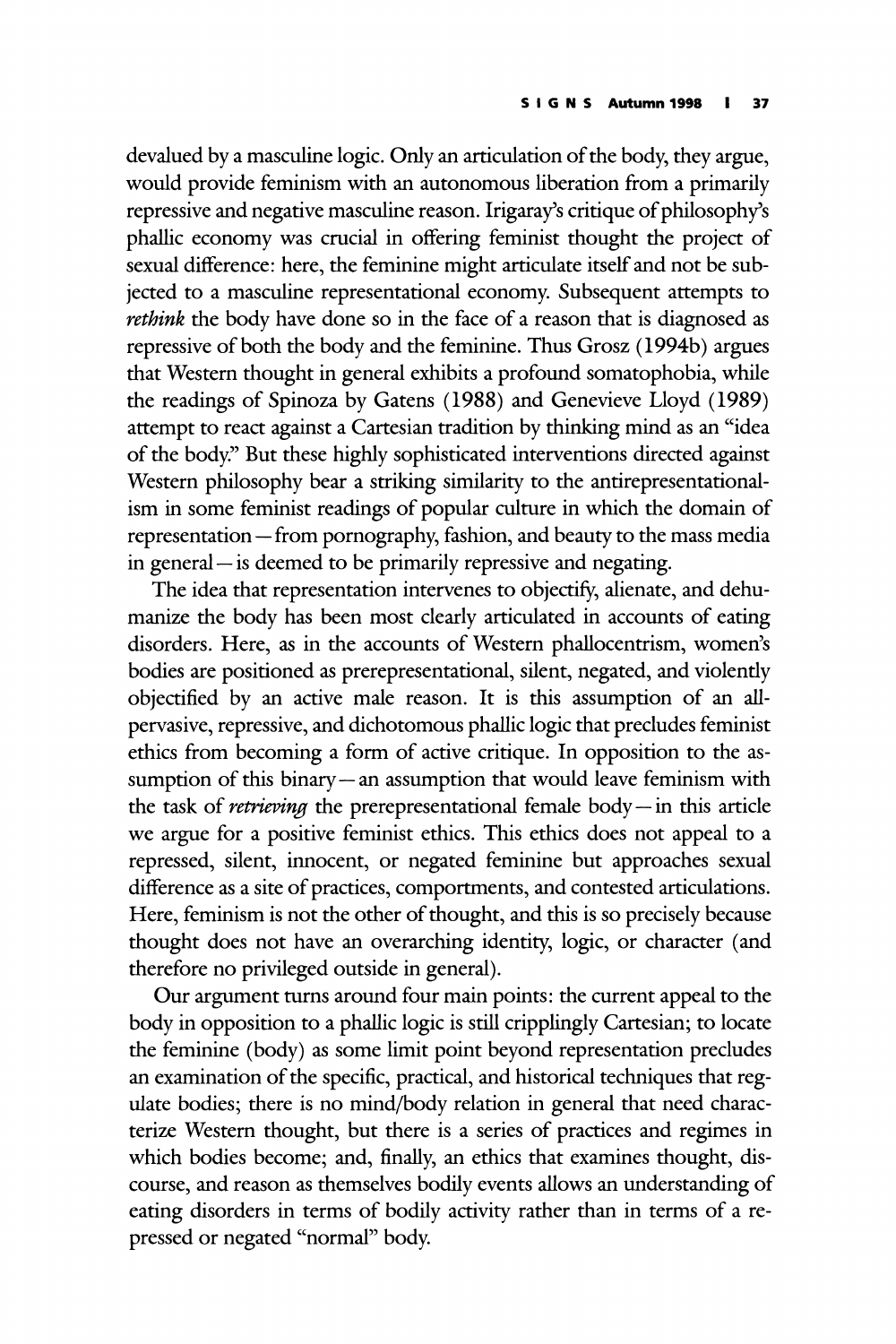## **Is thought phallocentric? Overcoming Cartesian dualism**

**In this section, we explore the assumptions that have provided the conceptual base of the postpsychoanalytic discourse of what we discuss here as "corporeal feminism"-- a discourse offering a radical anti-Cartesian revaluation of the material conditions that undermine the articulation of the cogito, representation, and the sexed body. We base our analysis of the problem of "writing the body" on the vast amount of feminist literature that has followed from Irigaray's major work Speculum of the Other Woman (1985). The theorists discussed here, including Butler, Grosz, Braidotti, and Gatens, have all responded to Irigaray differently. Furthermore, their ways of thinking through the implications of Irigaray's theory of sexually different bodies have also varied. While recognizing the significant strategic achievements gained through the project of embodied sexual difference, we aim to raise the possibility of another problem. As long as corporeality, materiality, and authentic sexual difference are understood as radically anterior to thought, or negated by representation, feminist critique will only be a reaction against dualism. By questioning the idea that representation is a "break" with the fullness of reality, or that the body is, to use Butler's terminology, a "constitutive outside" (1993), we suggest that feminism rethink its antirepresentationalism. The body is not, we argue, a necessary outside produced by the limiting violence of representation. We therefore contest one of the widely held claims of current feminist theory: the idea that identification, representation, or body image is a negation, exclusion, or repression of a prior and full real and that the maternal feminine is the figure of this excluded "outside" (Braidotti 1991, 268; Butler 1993, 39; Brennan 1996, 98). But we also contest the concomitant claim in "popular" feminism that images, stereotypes, and representations of women's bodies have imposed inauthentic forms of gender identity and thus robbed women of their autonomy (Koval 1986; Wolf 1990).** 

**One of the most contentious and widespread examples of the problem of representation has been the debate over eating disorders and body image. Our intervention in this debate, rather than offering another explanation of the relation between representation and the pathological body, seeks to think the body beyond the problem of representation. That is, the body is not a prior fullness, anteriority, or plenitude that is subsequently identified and organized through restricting representations. Representations are not negations imposed on otherwise fluid bodies. Body images are not stereotypes that produce human beings as complicit subjects. On the contrary, images, representations, and significations (as well as bodies) are aspects of ongoing practices of negotiation, reformation, and encounter. Neither the body nor the feminine can be located as the innocent other**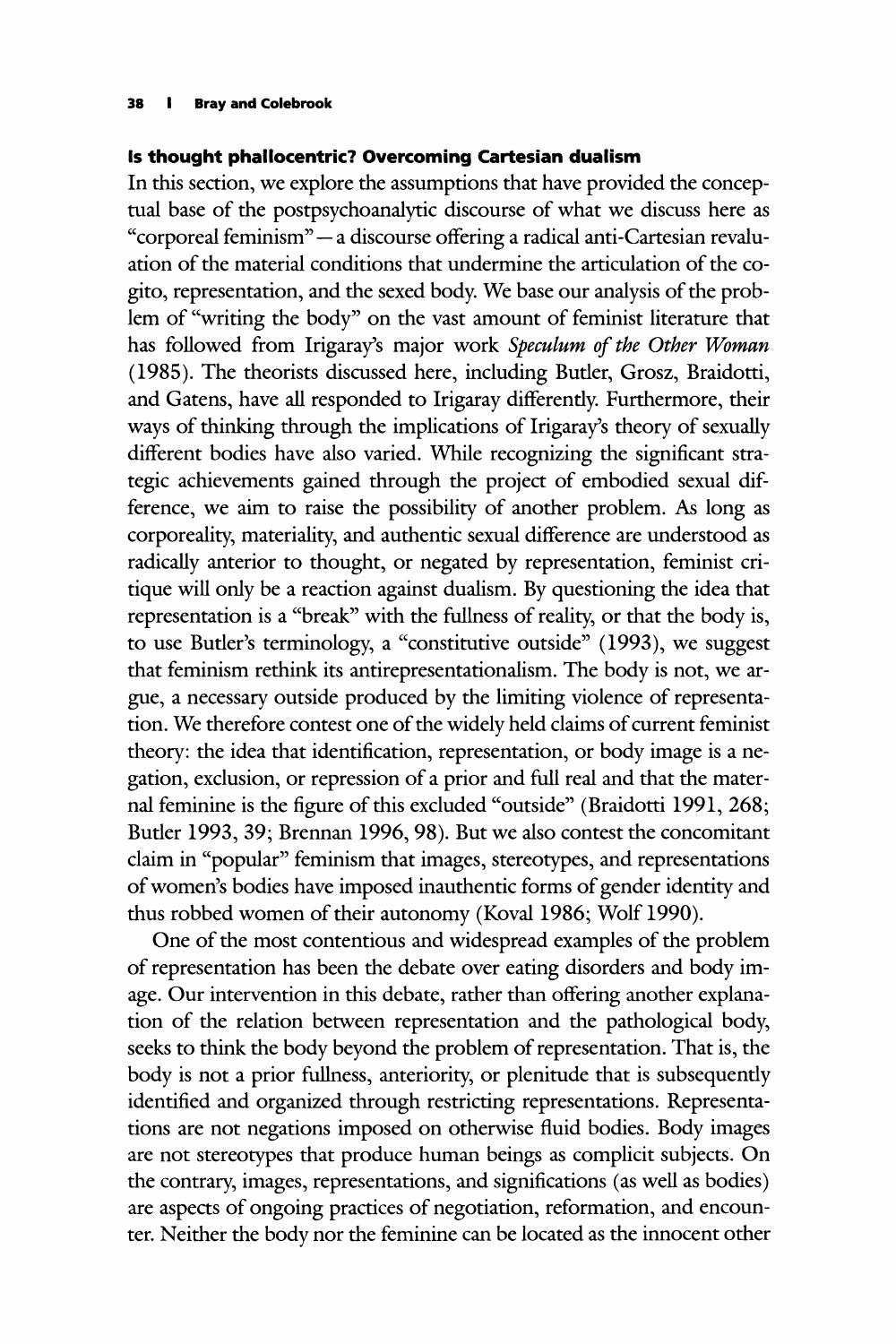**of (patriarchal) representation. From this argument it follows that there cannot be a single theory of the body's relation to signification, nor a subsequent schema for explaining specific body comportments (such as eating disorders), for the idea of a theory of the body (or the pathological body) presupposes a body in general. The work of Deleuze and Guattari, we argue, offers the possibility of a nonreactive feminist ethics. Such an ethics would not be defined in opposition to the masculinism of representation but would create another concept of what it means to think (and in so doing might look to the body). A positive ethics of the body, we argue, would see the body as more than the limit, negation, or other of representation.** 

**How to redefine the parameters of what counts as thought is the expressed goal of many of the postpsychoanalytic theorists of corporeality who also understand their task as the positive reinscription of a gynocentric body image - an image that would remain uncontaminated by the repressive impulses of a phallocentric representational economy. Overcoming the phallic symbolic order is described in a number of ways. Grosz calls for "new forms of representational practice outside of the patriarchal frameworks which have thus far ensured the impossibility of women's autonomous self-representations" (1994b, 188). For some feminists the appeal is made to the signifier of"woman" in order to think its limit (Cornell 1991). Robyn Ferrell and Vicki Kirby, in different ways, also suggest that the task for feminism is thinking the difference between the signifier "woman" and the lived experience of women (Ferrell 1991, 181; Kirby 1991, 17). According to Butler, who argues against identifying this outside as exclusively feminine, "The task is to refigure this necessary 'outside' as a future horizon, one in which the violence of exclusion is perpetually in the process of being overcome" (1993, 53). Following Irigaray, these forms of corporeal feminism argue that feminists must avow the unacknowledged debt to matter that the specular phallocentric representational system has systematically disavowed (Braidotti 1991). In these views, matter is that which exceeds and yet nourishes the very possibility of conceptualization (Irigaray 1985, 21).** 

**Postmodern culture, it is argued, is undergoing an ambivalent process of grief in which the deaths of Man, Reason, History, and the Subject are variously celebrated, mourned, or simply denied as premature and irresponsible lies. According to Braidotti, psychoanalysis is not only the discourse of this crisis; it also provides a way of recreating new forms of subjectivity and knowledge (1991, 17, 20). Despite the redemptive tone of Braidotti's diagnosis of Cartesianism's decline, in crowning psychoanalysis as the saving grace she runs the risk, we argue, of pathologizing thought**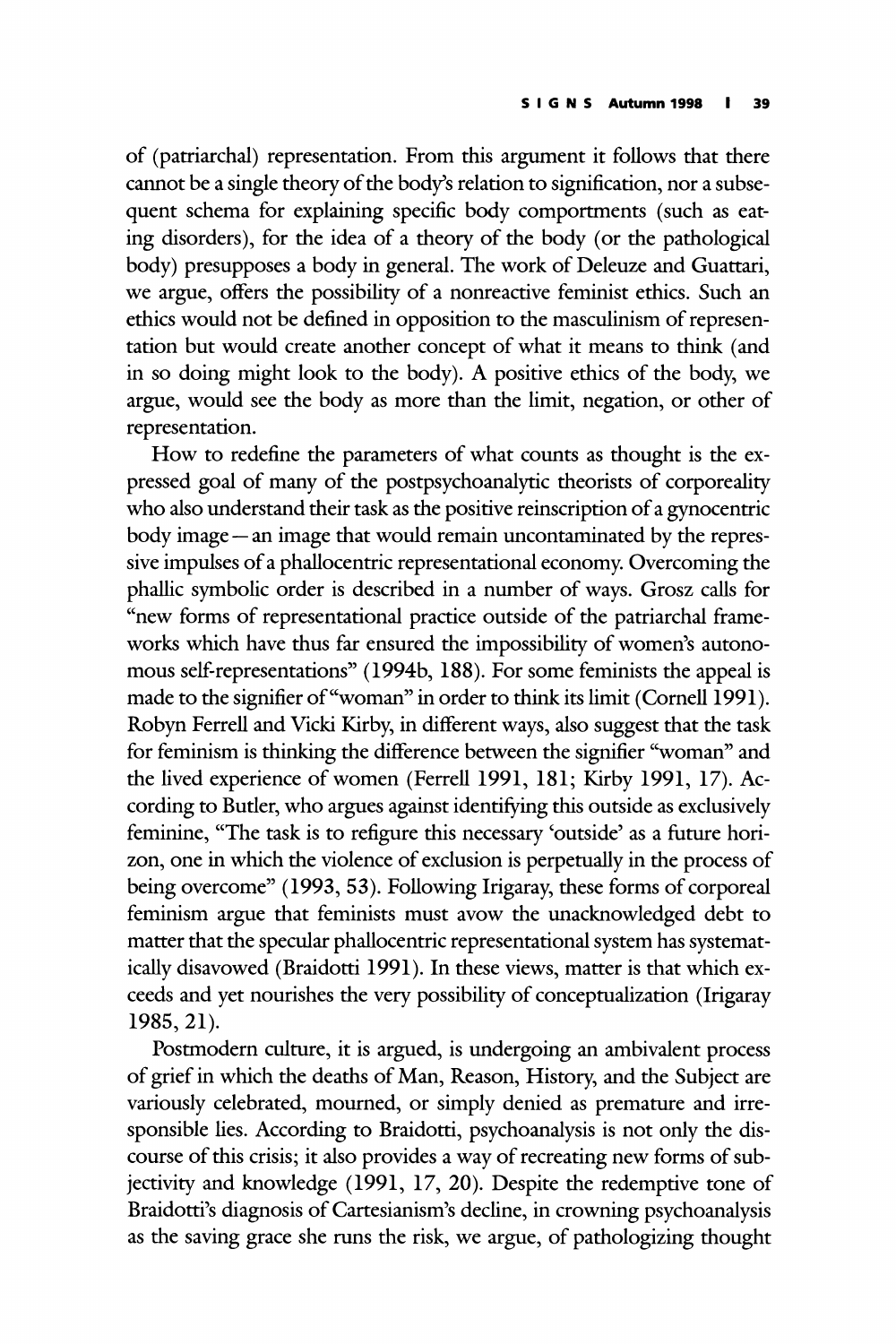**in general. Following Jacques Lacan, Braidotti argues that the Cartesian cogito is paranoid and narcissistic and, further, that representationalism is driven by pathological impulses (24-25). The repression of the cogito's debt to a maternal body is seen as the hallmark of a phallocentric economy of the Same in which the sexual specificities of the female body are translated as absence. For Braidotti, to think is to disavow a debt to the creative difference of a maternal body (31).3 Or, as Rosalyn Diprose puts it, "sexed bodies are constituted within an economy of representation of sexual difference which limits possibilities for women" (1994, xi).** 

**Butler has also argued that the subject is an effect of "the primary repression of its dependency on the maternal" (1995, 42). Indeed, postpsychoanalytic corporeal feminist theory in general has argued that the Cartesian cogito constitutes a phallocentric, disembodied denial of the fecund and creative differences of female corporeality (Grosz 1994b, 7). Modern rationality is diagnosed as a pathological and phallocentric rejection of the materiality of embodied existence (Brennan 1993, 11). It is this notion of, in Butler's terms, "primary repression" that this article in part sets out to challenge.** 

**Set against this focus on thought as an effect of repression, lack, or negation is the idea of the positive difference of specific bodies. That is, bodies are not the posited effects of representation, not an "outside" to discourse that is assumed only after the event of discourse itself. The idea of positive difference suggests that identity is not an effect of the imposition of a differentiating structure or language, but that existence itself is a field of singularities: differing relations and effects. Gatens, in Imaginary Bodies (1996), emphasizes the importance of Deleuze's reading of Spinoza in this regard. Thought would no longer be seen as contingently contained within a body but would be the realization of a specific body and its various capacities. Gatens sees the Deleuzean/Spinozist emphasis on thought as the realization of the body as enabling the reformulation of society's predominantly masculine body image. For Gatens, however, and for many of the feminist theorists of eating disorders considered below, the self is constituted through body image: an image that is irreducibly gendered. Gatens's focus on body image sets itself against the idea that gender is merely an effect of cultural construction or representation (1988, 41). However, while stressing the value of positive difference, she still sees the sexual subject as an** 

**<sup>3</sup> Braidotti's work extends and radicalizes Lacan's theory of the unrepresentable, or noumenal, character of the maternal body. Lacan explicitly refers to the mother as the thing in itself (Lacan 1992, 106). And, for Lacan, "Das Ding is that which I will call the beyond-ofthe-signified" (54).**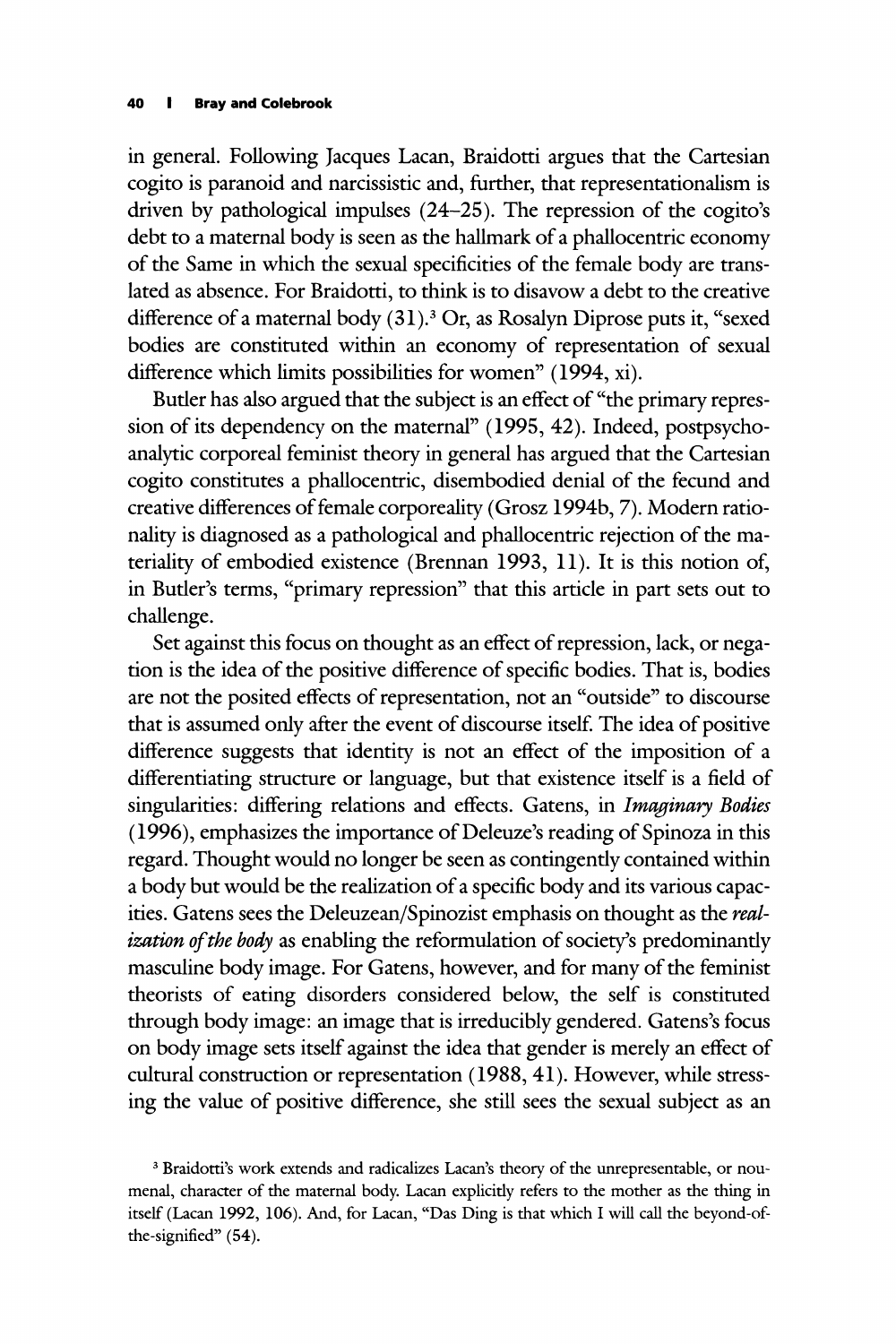**effect of doubling whereby the subject occurs as a relation to its image. Positive difference, in contrast, suggests that the body itself might have effects and modes of being not reducible to its status as image.** 

**As part of a general critique of rationality or Western thought, recent feminist accounts of the history of philosophy have challenged traditional feminism's sex/gender distinction by arguing that the idea of the cultural "construction" of gender fails to think the body as anything other than an effect of noncorporeal factors. And, it is argued, to see the body as constructed by cultural norms of gender is to adopt an implicitly masculinist and Cartesian idea of a general human subjectivity for which embodiment is a secondary accompaniment (Gatens 1988, 23; Lloyd 1989, 20). Reacting even more passionately against the supposed idealism or "mentalism" of gender as a cultural norm, there have been arguments that sexual difference is ontological and constitutive of the subject (Braidotti 1989b, 102) and that the body should be thought in its sexual specificity (Grosz 1994b, 19). Not only, then, would the body be something more than an effect of discursive construction, but the determining character and specificity of corporeality would be primarily sexual. Sexuality would not be one issue among others, precisely because sexual difference is fundamental to the production of subjectivity in general. The subject, as in the case of thought in general, would be a negation of material specificity. Corporeal difference would be the irreducible difference against which the generality of representation would occur. It is not surprising, then, that so much feminist criticism has concerned itself with the point at which the body is "subjected to" a certain image of thought. Representation, as the subjection of the body to a certain body image, becomes the domain of contestation: feminist theory concerns itself with issues such as eating disorders precisely because these issues demonstrate the typical repression or negation of the body according to a limited, reified, or dominant body image. Thinking sexual difference, it is argued, would be a question of thinking the body beyond its (typically) gendered representation. The body is posited as representation's necessarily transgressive "other." Overcoming the image of gender would be achieved by turning to the specificity of the**  sexed body. According to Diprose, "Insofar as *différance* evokes a material **remainder to the economy of representation which confines woman to the position of man's deficient other, then it indicates that the bodies of women are open to other possibilities" (1994, 79).** 

**Against such strongly corporealist arguments (Irigaray, Braidotti, Diprose) there also have been attempts to overcome dualism from a more "discursive" perspective. Butler demands a solicitation of the discursive production of the body as a sexed exteriority: "If the body signified as prior**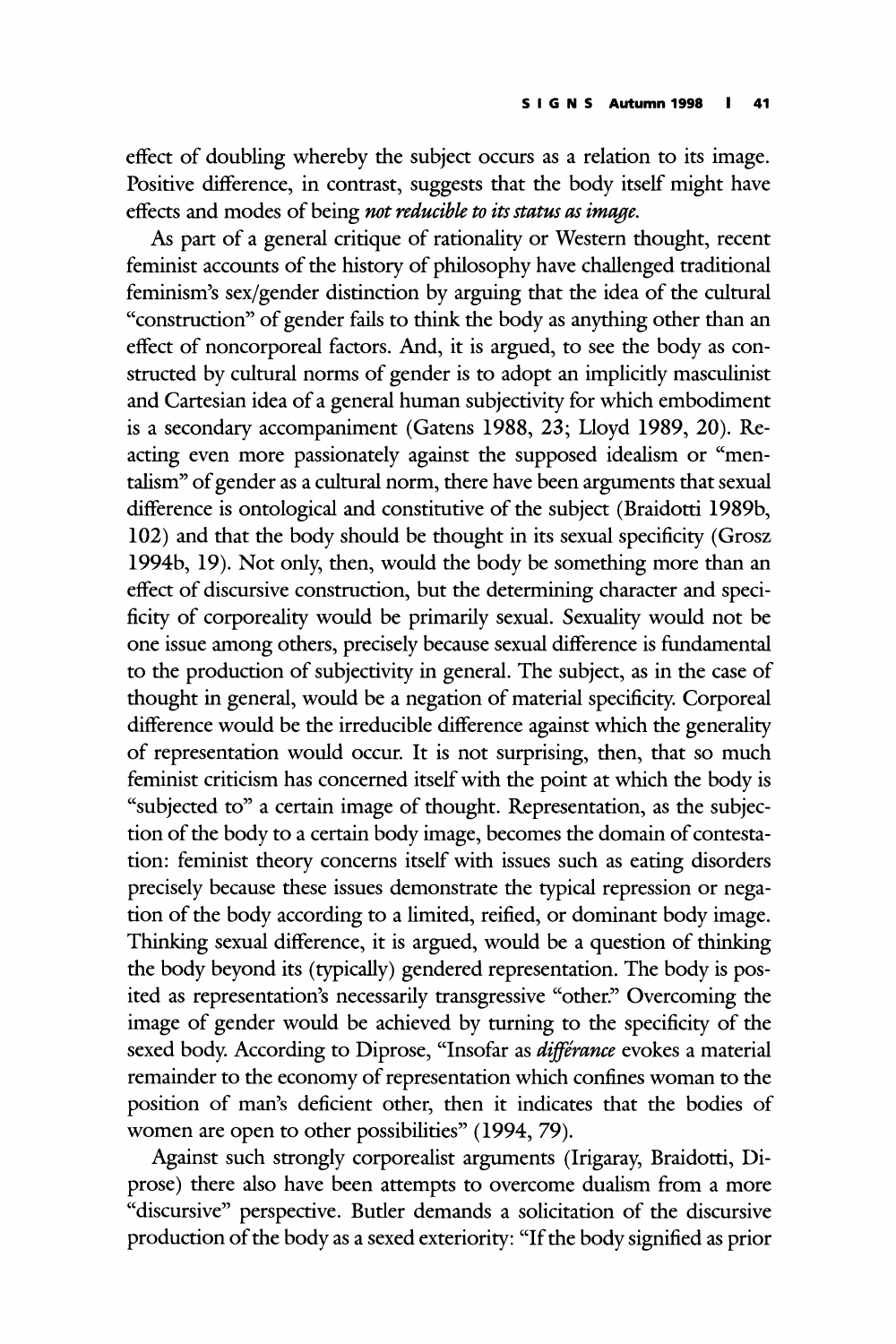**to signification is an effect of signification, then the mimetic or representational status of language, which claims that signs follow bodies as their necessary mirrors, is not mimetic at all. On the contrary, it is productive, constitutive, one might even argue performative, inasmuch as this signifying act delimits and contours the body that it then claims to find prior to any and all signification" (1993, 30).** 

**If the opposition between sex and gender retains an implicit mind/body dualism then this is because it has sustained a naively empiricist or biological notion of sex. Refining the sex/gender distinction, these discursive accounts argue that the body of nature or biology is also thoroughly located within discourse and that the appeal to a prediscursive "sex" is enabled only by discourse. Accordingly, the attempt is made to "free" gender from sex- to see gender not as a cultural overlay of sex but as that which produces "sex" as a discursive given (Butler 1993, 22). Gender is not, then, the social construction of "sex"; "sex" is yet one more discursive effect. Taking their lead from Michel Foucault's notion of power and discourse as productive, these accounts reject any prediscursive "exteriority" or "given" that is subsequently represented. In Teresa de Lauretis's words, "Gender is not something to be represented but is always already a representation" (1987, 24).** 

**At the same time, such "discursive" accounts have also taken on board the feminist critique of the disembodied subject. Like the "strong" Irigarayan corporeal arguments, these accounts draw heavily on Lacan. Here, though, the "originary" maternal body is seen as an ex post facto effect of signification. The maternal body as the primary ground that is lost in the acquisition of language is always already a fantasized object. Its prelinguistic status is itself an effect of the signifier. The most sophisticated attempt to rethink the body as material while at the same time not accepting either sexual difference or the body as a brute "given" is articulated by Butler in Bodies That Matter (1993). She argues that although discourse cannot be said to exhaust materiality, materiality cannot be located as a simple exterior or pure outside to discourse. While Butler asserts the presence of a certain "exteriority," this materiality or exteriority is only an effect of discourse (53). And although discourse, or the signifier, is material, the very materiality of the signifier is also produced only through signification. Extending this argument to the question of the body, Butler argues that cor**poreality may not be discursive - its very bodiliness or meaning is presented as prediscursive-but this status as prediscursive is an effect of **discourse (30). Butler's account exemplifies the problem of the body in feminist theory. Any positing of the body as a brute given would lead back to biological determinism. But if the body were entirely a representational**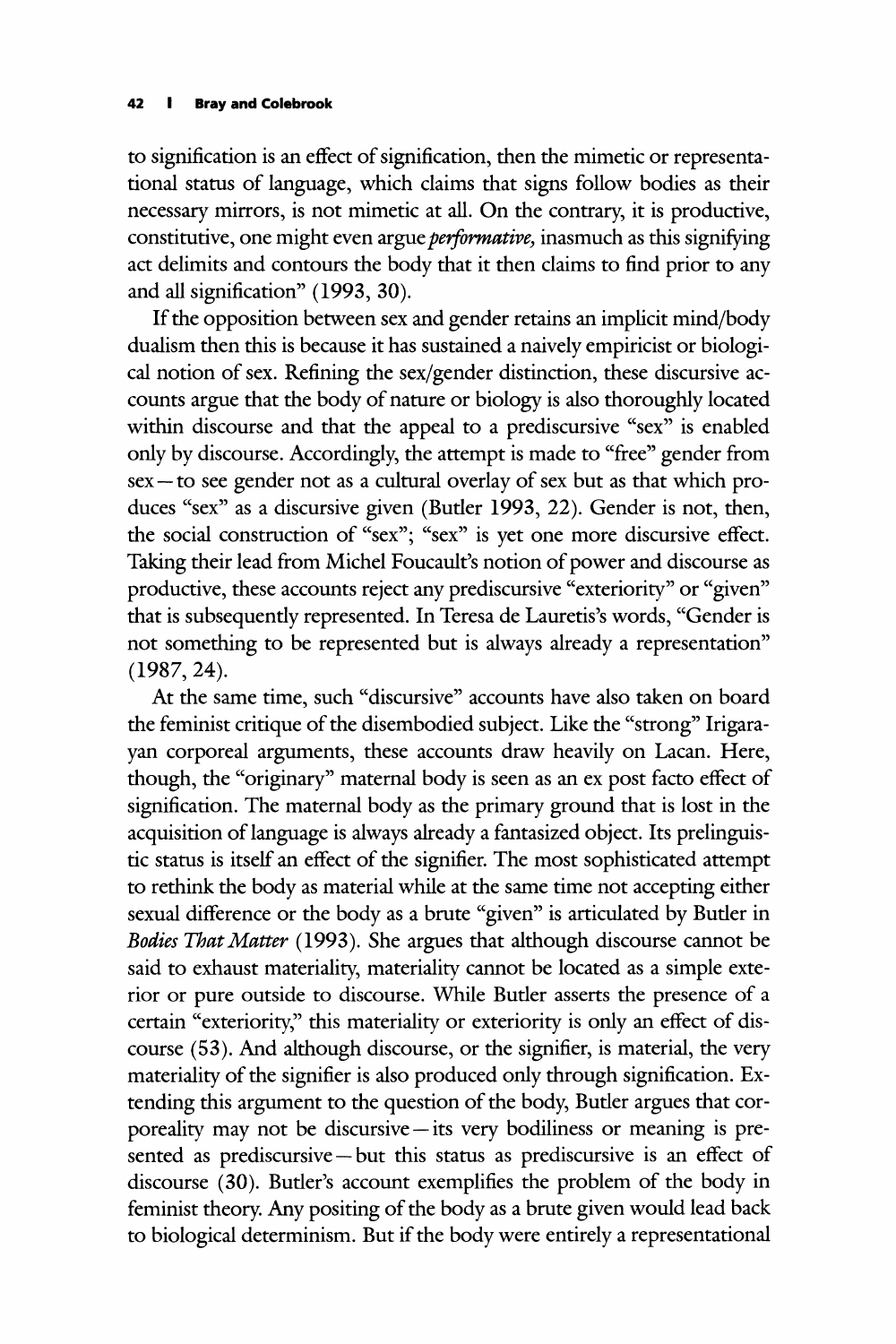**effect it is not clear how one could avoid seeing the subject as an ideal projection or sign. It is precisely this strict division between representation and materiality that, we argue, not only sustains a Cartesian dualism in feminist theory but also has brought debates over specific issues (such as eating disorders) to an impasse. In the concretization of this problem (in feminist debates over body image) there is both an appeal to some body that would be more than a representational type and a sense that the body is inescapably representational. However, if the body is considered not as an "outside" to representation, nor as the site or sign of an excluded feminine, then the practical problems of feminist ethics will not be determined in advance under the rubric of the status of representation. Eating disorders, for example, might not possess a single relation to representation, nor could they be exhaustively accounted for through some general theory of signification and its relation to the signified. Representation is one factor among others in ethical problems of the body; it neither determines nor saturates the field. The body is a negotiation with images, but it is also a negotiation with pleasures, pains, other bodies, space, visibility, and medical practice; no single event in this field can act as a general ground for determining the status of the body.** 

**The value of Butler's account lies in its refusal to subsume the body entirely beneath discourse, signification, or meaning, at the same time as this recognized corporeal "exteriority" is acknowledged as being a discursive effect. Butler's intense discursive critique, in its denial of any prediscursive matter, is clearly and explicitly indebted to Foucault. But by arguing that matter, while not purely prediscursive, is still other than discursive, Butler sustains an opposition between discourse and some "outside" (1993, 35). This is precisely the question she directs to Foucault: "Does Foucault's effort to work the notions of discourse and materiality through one another fail to account for not only what is excluded from the economies of discursive intelligibility that he describes, but what has to be excluded for those economies to function as self-sustaining systems?" (35). For Butler, discourse cannot include the outside; exteriority may be known or thematized through discourse but is not itself discursive. It is this boundary between signification and the constitutive outside that has produced the feminine as a sexed and prerepresentational materiality: "the feminine exceeds its figuration ... [and] this unthematizability constitutes the feminine as the impossible yet necessary foundation of what can be thematized and figured" (1993, 41).** 

**This opposition between representation and exteriority is enabled by seeing discourse as language and signification (or representation) that always refers to some nondiscursive exterior. To a certain extent, then,**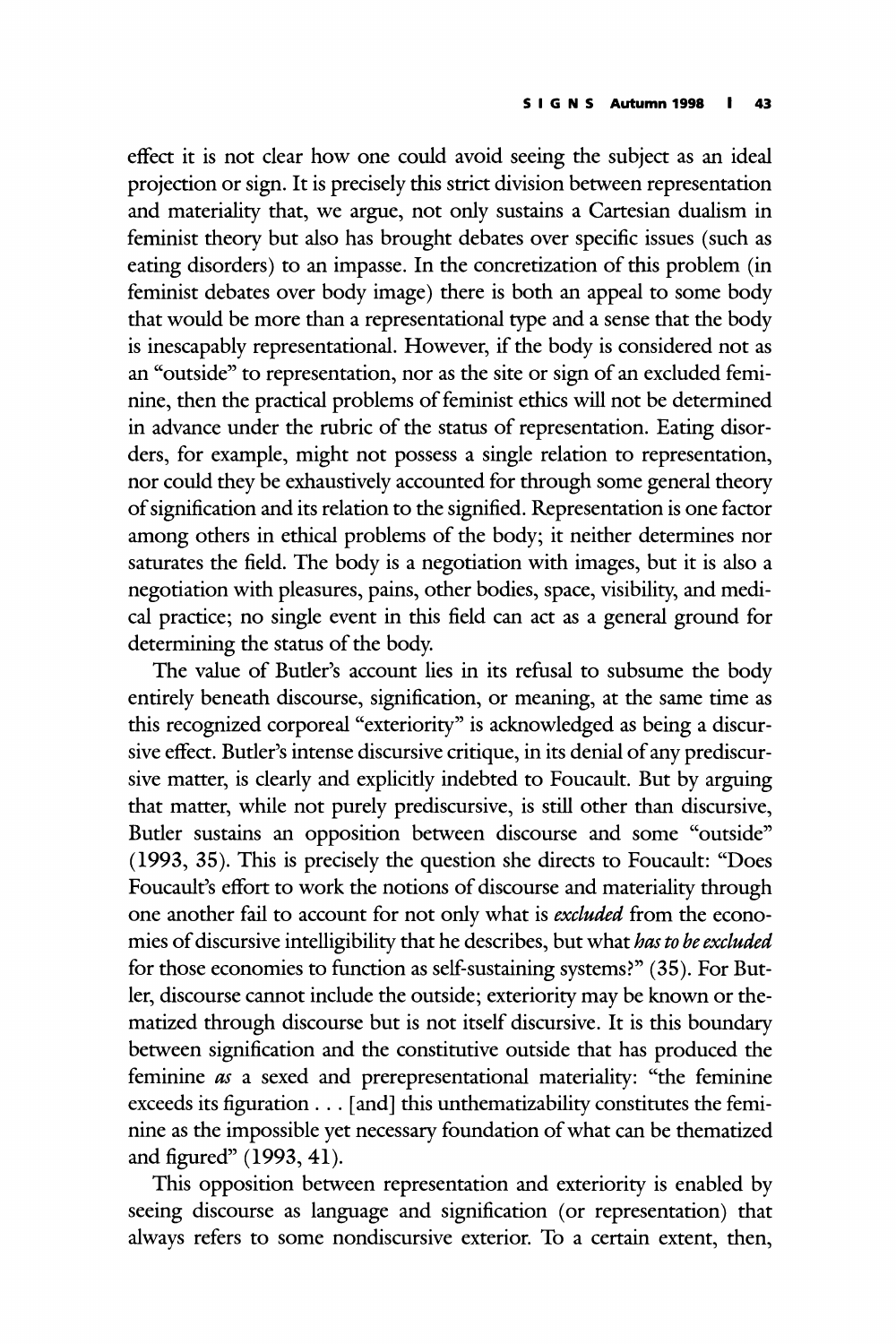#### **44 I Bray and Colebrook**

**Foucault's radicalization of discourse has been forgotten and the antidualist "immanence" of Foucault's account gives way to a revived, although problematized, opposition between discourse and materiality. Why, we might ask, does Butler sustain the very opposition (representation/matter) that Foucault's work set out to challenge? It may be that the current theorization of sexual difference, as the difference from the original maternal body, will inevitably lead to an oppositional logic. (The persistence of the notion of the body as a privileged anteriority sustains an anxiety regarding representation that is explicitly articulated in the problem of women's body image.) For Butler is not content to stay within the "immanence" of Fou**cault's critique-an antirepresentationalist critique that would refuse the **possibility of any privileged exteriority, such as the body, outside discourse. As Butler herself notes, no discursive formation is ever closed or selfsufficient; it must always effect an exteriority that it purportedly represents. However, the production of "sex" as discourse's exterior is, as**  Foucault makes clear in The History of Sexuality (1981), a specifically mod**ern problem. This is not because corporeality, for Foucault, is "textual" or "linguistic"; rather, discourse is a complex and dynamic configuration of**  events that includes the material and corporeal. Any "exterior" - whether it be the body, consciousness, or being - is the effect of the particular and **specific folding of discursive formations. Deleuze's critique of a general or transcendental exteriority can, we argue, provide ways of thinking beyond both the essentialist/discursive feminist debate and the antirepresentationalism that characterizes much contemporary feminism. The argument that signification is positive, and not the repetition of a repressed depth or absence, expands the idea of discourse beyond representation or signification.** 

**The idea of representation (already challenged by Martin Heidegger) has continually been targeted in the work of Deleuze, Foucault, and Jean-**François Lyotard (1993). Against the mind-oriented theories of representation, these writers attempt to think signification as positive or effective **as an active event rather than as the negation of some ground or the representation of some presence. It is this positive critique of representation that we bring to bear on corporeal feminism and that is the primary focus for the conclusion of this article. For even Butler's challenging discursive account of sex still posits a duality between signification and matter, where matter is seen as radically anterior. Representation would always remain,**  in some sense, a negation of matter - a break with a prior materiality, even **where that materiality is an effect of representation. Instead of thinking the body and matter as already coterminous within a general discursive field, Butler's reading posits the body, or matter, as an originary effect of discursive repression. For Butler, "To posit a materiality outside of language is**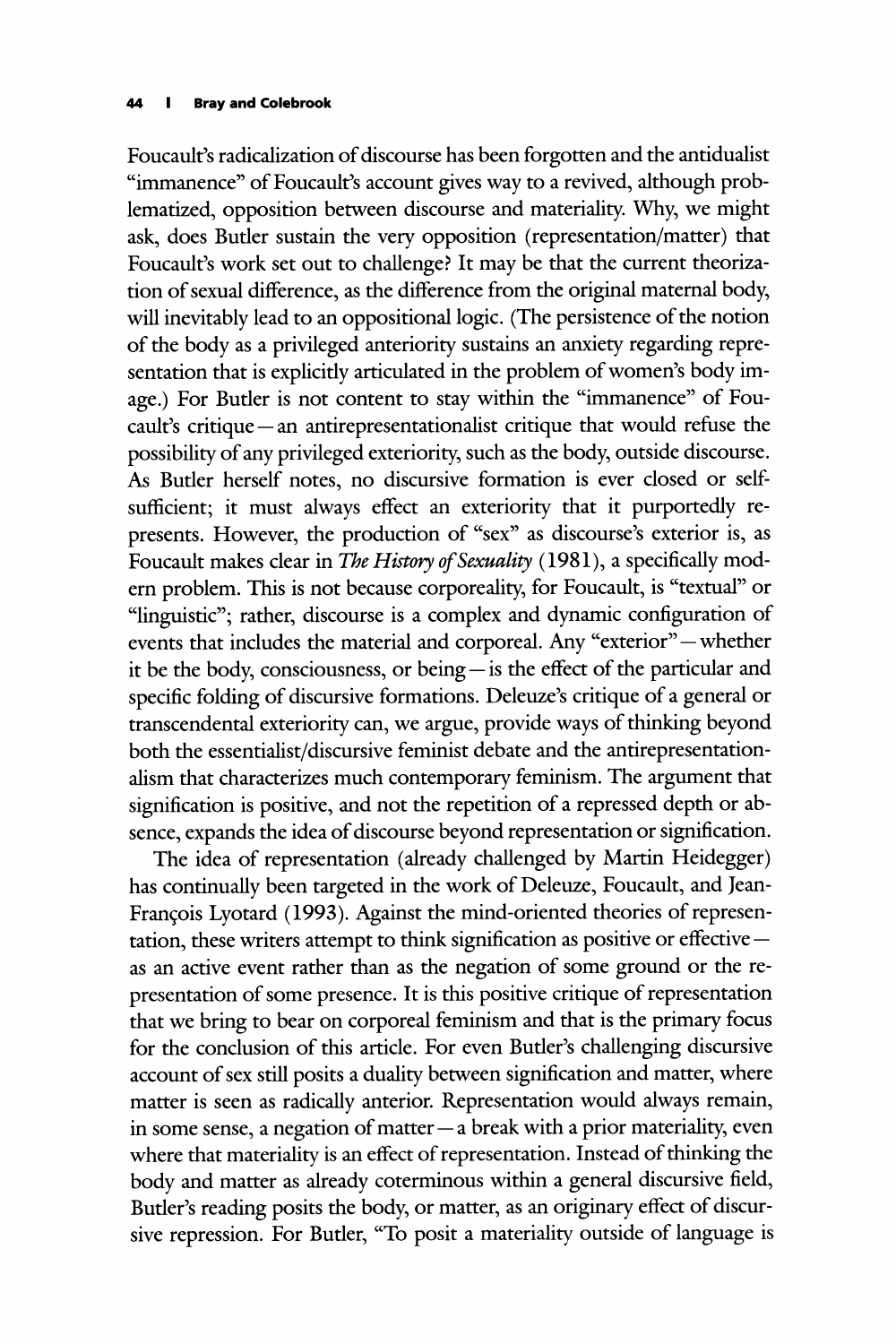**still to posit that materiality, and that materiality so posited will retain that positing as its constitutive condition" (1993, 67-68).** 

**While matter or corporeality may only ever be produced as a discursive**  effect, Butler still wants to hold on to an outside to discourse - albeit one **that can only be experienced discursively. Butler rejects the "ontological"**  claim made by feminists like Braidotti-the idea that sexual difference is **not discursive but produces certain discursive positions (Butler, 59). And Butler's account would also be less committed to the constitutive and specific corporeality that Gatens and Lloyd have suggested might produce ways of thinking. But while Butler wants to avoid appeals to a prediscursive sexual difference, she does want to claim that corporeality or the materiality of the body may have an effect in the production of subjectivity: "That referent, that abiding function of the world, is to persist as the horizon and the 'that which' which makes its demand in and to language" (1993, 69). In this sense her work might be set alongside Grosz's Volatile Bodies (1994b), a book that sees the body and mind relation as a complex interweaving of both "outside" and "inside." Like Butler, Grosz rejects any "inside out" approach, where the body would be a projection of mind, at the same time as she problematizes an "outside in" approach, where the body as object would determine a way of thinking. While Butler sees the character of the body as the consequence of performativity (in which its way of being is made meaningful), Grosz sees the body according to the**  metaphor of the Möbius strip - a dynamically interacting interior and ex**terior that turn into each other (209). Grosz by no means wants to see the body as a discursive production; her "inside out" argument suggests that bodies are also constitutive of the ways in which experience is constituted. However, what these quite different accounts share is the complication of dualism. For Butler, discourse and materiality cannot simply be opposed but are mutually constitutive. For Grosz, corporeality is explained through an amalgam of "outside in" and "inside out" approaches such that the mind and body are inseparable.4 But, we would argue, as long as representation is seen as a negation of corporeality, dualism can only ever be complicated and never overcome.** 

**<sup>4</sup>Grosz's recent work on Deleuze and space opens the possibility for a move beyond the problem of the "interior" subject and its constitution in relation to an exteriority. In Space, Time and Perversion (1995), Grosz argues that Deleuze's work suggests that a retracing of the interior/exterior boundary will demonstrate the fluidity, malleability, and dynamism of the boundary (131). If such boundaries are open to reconfiguration it follows that representation's "other" will be continually refigured, reformed, and renegotiated. It is this direction in Deleuze's work, signaled by Grosz, that our conclusion explores in order to challenge the idea of representation as constitutive negation.**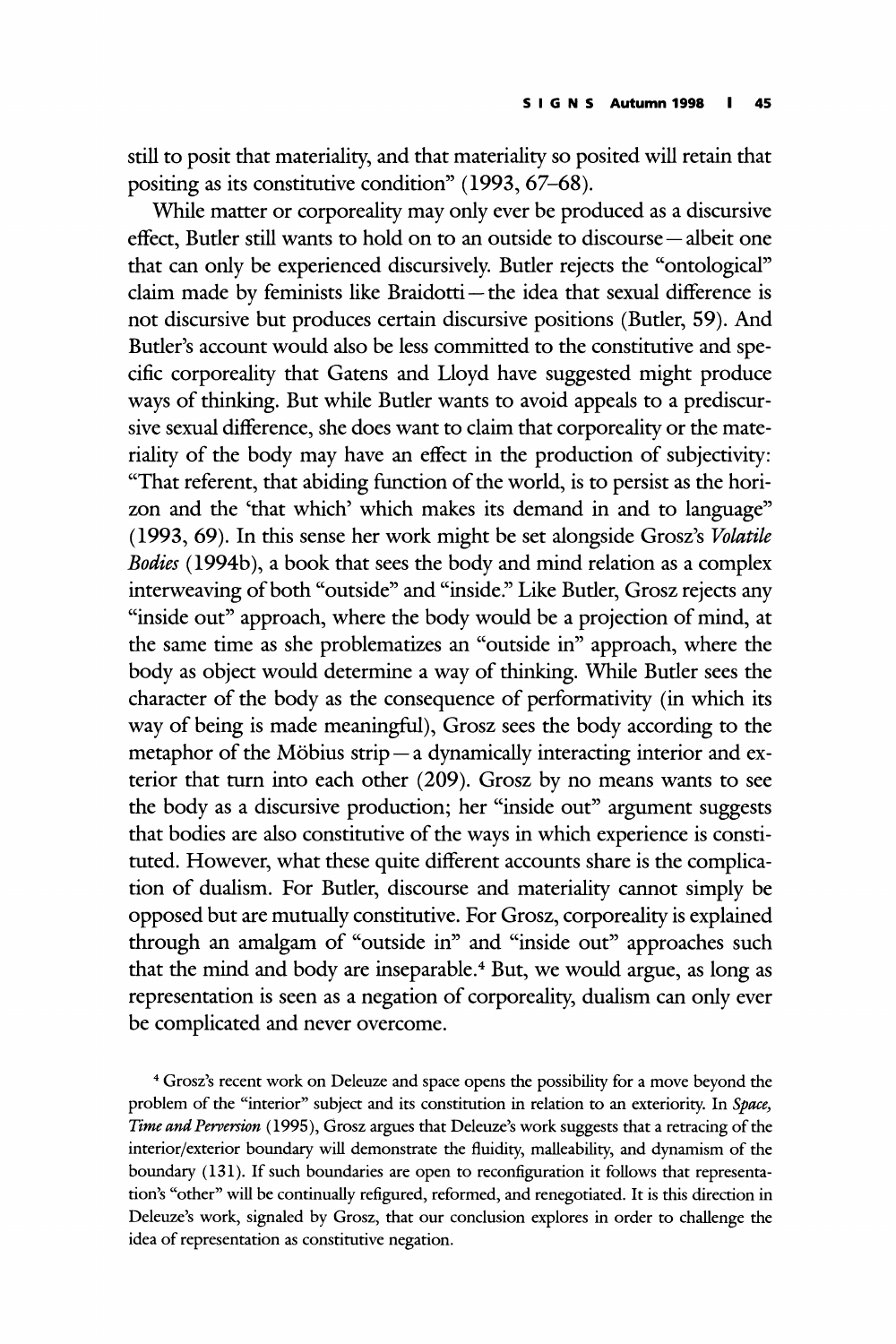**In arguing for the corporeal character of subjectivity, Butler turns to psychoanalysis, in particular, to Lacan's notion of the Imaginary. It is here that Butler's primarily discursive account (which adopts a rhetoric of"citationality," "signification," "performatives," and "discourse") gains its corporeal edge. And it is here, also, that Butler's work intersects with other accounts of the body-those of Grosz, Braidotti, Jane Gallop, and (to a lesser extent) Gatens and Lloyd. Significantly, what the Lacanian theory of the Imaginary enables is a notion of subjectivity that sees the self or ego as an introjection of the visualized or represented body. The question of representation, then, becomes fundamental to the production of the embodied subject.** 

## **Feminist theory and the critique of phallogocentrism**

**"The most far reaching critique Freud advances of philosophy," suggests Braidotti, "is that it establishes a de facto and de jure identification between human subjectivity and rational consciousness" (1991, 18). While Braidotti is specifically referring to Freud's diagnosis of philosophy as a neurotic structure in "The Future of an Illusion" (1985), her more general point is that Lacanian psychoanalysis must be acknowledged as a critical revolutionary moment in the history of Western metaphysics, as a specific challenge to a Cartesian disavowal of the cognizance of the material body and thus the idea of a rational mind. Indeed, for Braidotti and some**  other feminists (Diprose, Gatens, Grosz)<sup>5</sup> the vital necessity of thinking**through-the-body and of establishing the corporeal grounds of intelligence is perhaps the most important epistemological concern of contemporary Western feminist philosophy.** 

**Moreover, this concern is argued to be an urgent task (one of life and death), for representational disavowals of the female body are argued to have calculable effects. The "anorexic" practice of self-starvation is frequently diagnosed as a corporeal response to the incorporation of, and living out of, phallocentric representations (Grosz 1994b, 40). Women are, it is argued, at risk: phallocentric representations contaminate women with potentially fatal body images. The very exemplarity of the female anorexic body (set alongside its psychoanalytic diagnosis) reinforces the perception of corporeality as the passive "other" of a violent yet necessary** 

**5 Braidotti's Nomadic Subjects (1994), Grosz's Space, Time and Perversion (1995) and Gatens's Imaginary Bodies (1996) have also provided valuable criticisms of the Lacanian theory of the maternal outside and the primacy of body image. Our own work and critique follow from the critical direction opened by these texts: the body as not necessarily negated.**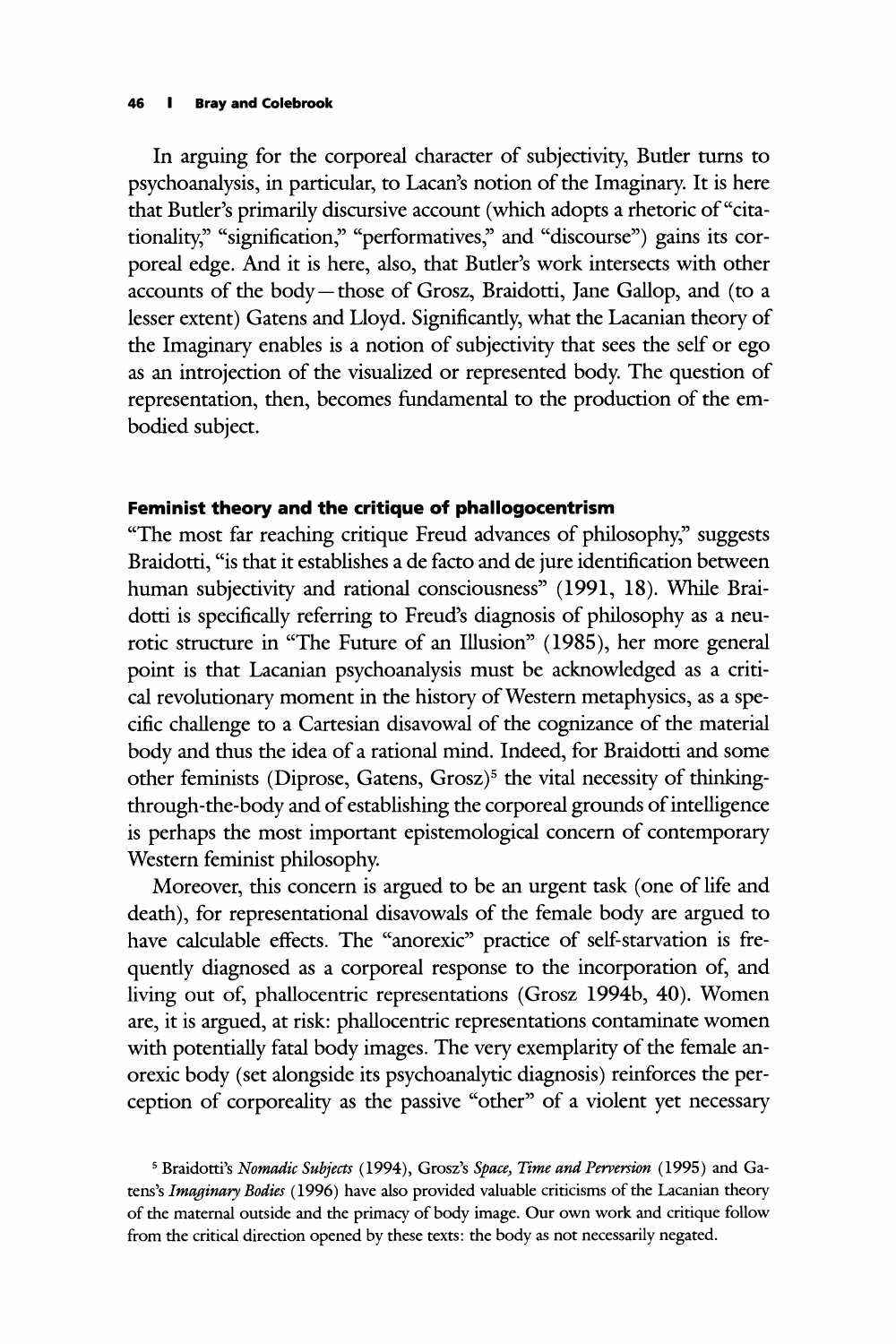**representational negation. By accepting the Lacanian theory of the subject as an effect of representational closure, many theories of the body posit corporeality as an impossible exteriority (Butler 1993, 90; Diprose 1994, 80). Further, only a psychoanalytic interpretation of the repressed, rejected, or negated effects of the body, it is often argued, will cure us of our Cartesian maladies (Brennan 1996).** 

**Indeed the apocalyptic tone of corporeal feminism is frequently matched with the invocation of the liberating potential of psychoanalysis. Braidotti, for example, writes that "decoding the psychopathology of this end of the century may well be one of the most urgent tasks for the critical intellectual in general and the feminist one in particular" (1989b, 147). Similarly, Somer Brodribb diagnoses postmodernism as a "neurotic symptom," a form of "paranoid masculine somatophobia" (1992, 15), while Zoe Sofia argues that "rationality is a masculine thing" (1993, 15-17), reason a "fantasy of control" (27), and technology a sadistic epistemophilic plundering of the mother's body (94). Susan Bordo argues that anorexia is a symptom of a pathological Cartesian separation between mind and body (1992), while Gallop talks of the "systematic mind-body split that is killing our children" (1992, 24). These concrete accounts of anorexia and women's embodiment rely on a decade or more of corporeal feminism in which the body is seen as philosophy's repressed (Grosz 1994b, 5), discourse's outside (Butler 1993), an effect of maternal negation (Irigaray 1985), or the Cartesian subject's unacknowledged debt (Braidotti 1991).** 

**It is worth calling attention to a central binary operating within corporeal feminism that in turn collects a host of related ethico-political judgments into its fold. The concepts of"disembodiment" and "embodiment" function dichotomously such that "disembodiment" is frequently coded as a phallocentric fantasy articulated through a dualist and specular representational economy that finds its most perfect expression in the Cartesian cogito. According to Grosz, "Dualism, in short, is responsible for the modern forms of elevation of consciousness positioned outside of the world, outside its body, outside of nature" (1994b, 7). Whereas Grosz's work, like Braidotti's, regards feminism as the overcoming of such dichotomies, Butler's notion of a constitutive outside regards the otherness of matter or sex as a radical opening. In either case, however, the distinction between phallic/symbolic representation and the maternal/corporeal other is assumed as a diagnosis of women's condition. Mapped onto the embodied/ disembodied binary are a series of other oppositions, most notably the pre-Oedipal/Oedipal, precastrated/castrated, premodern/modern binaries that in turn collect a host of related dichotomies. Disembodiment is also**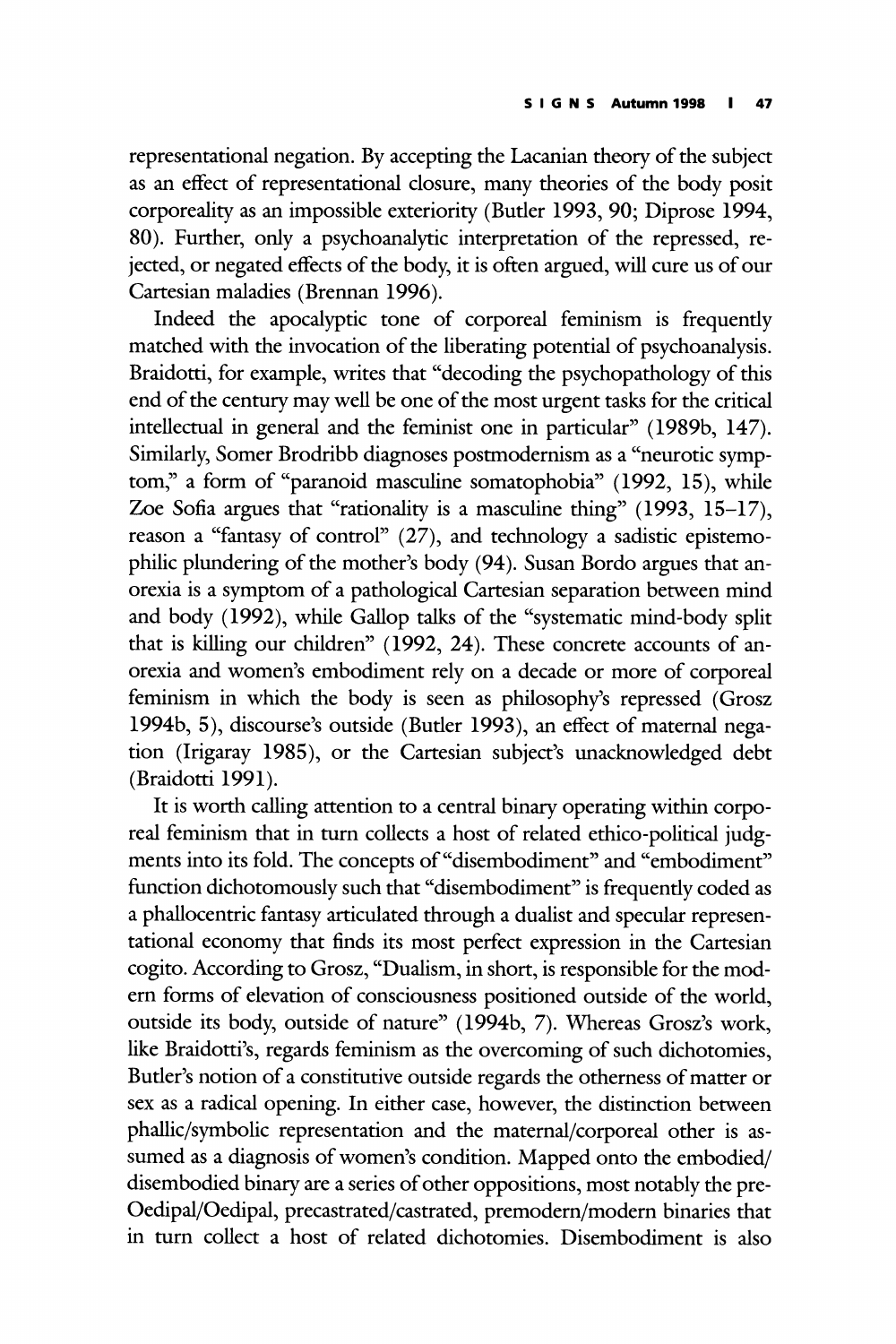**strongly aligned with alienation: phallocentric representations set up an alienating distance between the body and mind (Grosz 1994b, 188). The masculinization of rationality, argues Bordo, has calculable and lethal effects on women and nature; the distance between representation and the body must be closed to enable the transformative and healing qualities of "empathetic connections" (1986). Or, as Philipa Rothfield argues, feminists must "listen to the body" in order to cure mind/body separation (1990, 140-41).** 

**However, the idea that representations alienate the body is not new and may be traced to Jean-Jacques Rousseau ([1761] 1984) who, in Discourse**  of Inequality, argues that the history of reason and modernity is also concur**rently a history of illness. Philosophy must return to the natural moral purity of the body, argues Rousseau, in order to escape the illness of reason. Similarly, post-Lacanian (and therefore neo-Romantic) forms of corporeal feminism tend to reject reason as a symptom of a pervasive alien**ation (Brennan 1993, 11),<sup>6</sup> as though reason itself somehow prevents the **existential authenticity of a poetic corporeal self-invention.** 

**The critique of Descartes's mind/body split has, then, become a chant of negativity: representations are phallocentric and thus disembodied; reason is phallocentric; language is phallocentric; history is phallocentric; philosophy is phallocentric; science and technology are phallocentric; all cultural productions are phallocentric; and even "touching is phallic in this culture" (Grosz 1994a, 10).7 Feminist theorists who neglect to recognize the fundamental phallocentrism of knowledge at all levels, argues Grosz, are participating "in the social devaluing of the body that goes hand in hand with the oppression of women" (10). As Meaghan Morris has noted, the reiteration of this fundamental thesis and its application results in a fixing of positions, a loss of rhetorical flexibility, and, ironically, a closing off of so-called feminine fluidity (1988, 101). This delimitation of a proper ethical space for a feminism that must be "corporeal" depends on the exclusion of a question; and by refusing to engage with this question, we would argue, feminism risks losing its democratizing potential. It is therefore** 

**<sup>6</sup>Brennan adapts the Frankfurt School's idea that reason is a progressive domination of nature by the ego to a theory regarding the violent fantasy of the excluded female body: "The subject is founded by a hallucinatory fantasy in which it conceives itself as the locus of active agency and the environment as passive; its subjectivity is secured by a projection onto the environment, apparently beginning with the mother, which makes her into an object which the subject in fantasy controls" (1993, 11).** 

**<sup>7</sup>The pervasiveness of the phallic order is evidenced by the many feminist invocations of the "outside" (Butler 1993), the "limit" (Cornell 1991), the "other" (Irigaray 1985), or even new concepts of time and space (Grosz 1995).**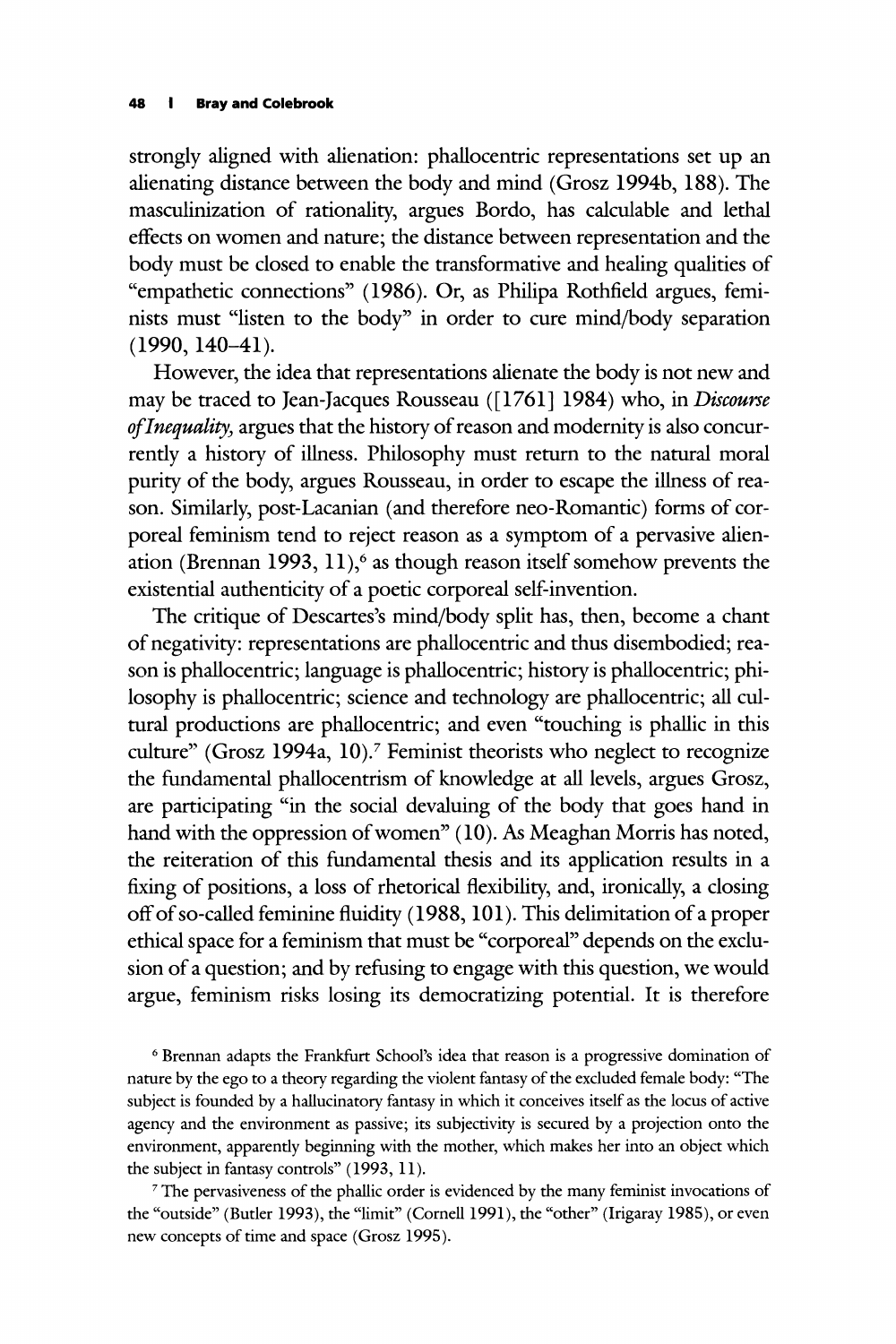**with an awareness that the articulation of this question might be understood as phallocentric that we now ask, Is representation phallocentric? It is important to ask this question again and to keep asking it, because the**  reiteration of its answer - yes, representations are phallocentric and disem**bodied-has become a fundamental thesis that closes the opening up of further questions.** 

**One way of opening up this question is to ask what the implications and costs of such 'a thesis are. What is the status of women's body image when the entire domain of representations is argued to be phallocentric? What are the implications of arguing that women's body images are castrated? Or, we might ask another, simple, pedestrian, rather stubborn, slightly stupid question: If all representations are phallocentric, if thought is disembodied, how do women read and think? At what cost is the entire edifice of representation coded as phallocentric? In asking these questions we must first address the various ways they have been answered within corporeal feminism. In questioning these answers we hope to open up a space in which further questions and further answers might be circulated. To address this question it is necessary to take a detour, to turn to an exemplary instance of (dis)embodiment used throughout corporeal feminism, that of the anorexic. We turn to this example because it occurs with surprising regularity in corporeal feminist arguments about body image and representation, matter and form.** 

#### **Exemplary body/images: Anorexia**

**Anorexia nervosa is a powerful example where the external perspectives of an ideal body weight and appearance have a distorting effect on women's phenomenal experience. The tyranny of the thin body as an objective ideal mediates women's phenomenal experience of themselves such that**  they feel fat. Considered objectively, their bodies are skeletal, but the self**representation of an objective ideal works to influence their bodily feeling especially around eating but also their various perceptions and experiences of flesh. (Rothfield 1994, 39)** 

**The problem, as it is frequently articulated, is that representations of the body are phallocentric; and, therefore, women's body images are the product of a phallocentric Imaginary. Worse still, the very morphology of knowledge is seen to be a product of a specular relation to the phallocentric Imaginary. According to Grosz, "all cultural production is phallocentric" (1993, 195). Accordingly, feminist women must "produce new spaces as and for women" and "make knowledges and technologies work for women**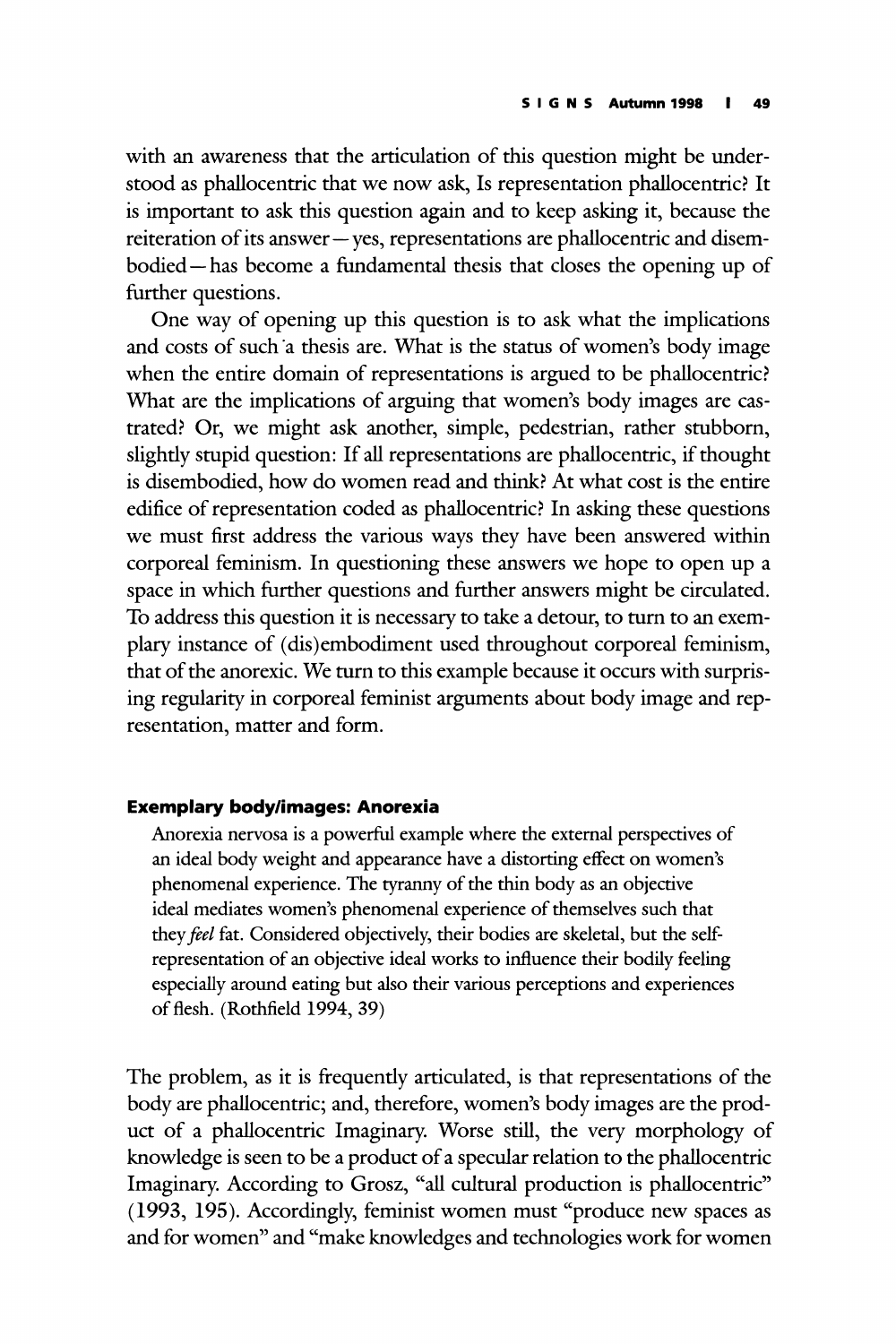**rather than simply reproducing them-selves according to men's representation of women" (195,204). It follows, then, that women need more gynocentric representations if women are to escape a (potentially lethal) phallocentric body image. At stake is a radical transformation of the phallocentric morphology of knowledge itself and the establishment of a feminine aesthetics that is capable of adequately and autonomously representing female morphology. The dangers of the phallic Imaginary and the need for a representational revolution are no better exemplified than in the case of the anorexic.** 

**Grosz, for example, argues that anorexia is an attempt to actualize an idealized body image that is incorporated by the subject from phallocentric representations of thin femininity. Dismissing what she perceives to be two popular etiological explanations of anorexia as an ego or dieting disorder, Grosz argues that "anorexia can, like the phantom limb, be a kind of mourning for a pre-Oedipal (i.e., precastrated) body and a corporeal connection to the mother that women in patriarchy are required to abandon" (1994b, 40). Grosz continues by arguing that anorexia should be interpreted as a renunciation of patriarchal ideals of femininity and not as an excessively compliant performance of them. There are several moves occurring here. To begin with, the idea that women's body images are determined by a precastrated/castrated matrix and that women in general are coerced into relinquishing a sympathetic connection to a maternal body image reiterates a largely unchallenged Freudianism.8 Second, the use of the pathology of anorexia as a synecdoche for female consciousness in general propagates a notion of an ahistorical psyche; this psychic theory presumably accounts not only for all anorexics but also for all women subjected to patriarchy. Finally, to argue that women who practice selfstarvation are either compliant with, or revolting against, patriarchal body images is to posit a causal and unproblematic connection between cultural images and corporeality, representation and the body.** 

**For the moment we wish to focus on this last point for, as we shall argue, it informs a popular interpretive trend within corporeal feminism. The understanding that (phallocentric) representations of women's bodies direct the formation of women's body images is a common but rarely contested assumption within both corporeal feminism and popular culture.**  The domain of representation – mass culture, the history of literature, sci**ence, and so on-is seen to be caused or produced by an unconscious** 

**<sup>8</sup>The notion of the maternal as a representational outside depends on an assumption of the Oedipal genesis of the subject. It is this Freudianism that, in various ways, sustains the theory of sexual difference in Irigaray, Braidotti, Brennan, and Diprose.**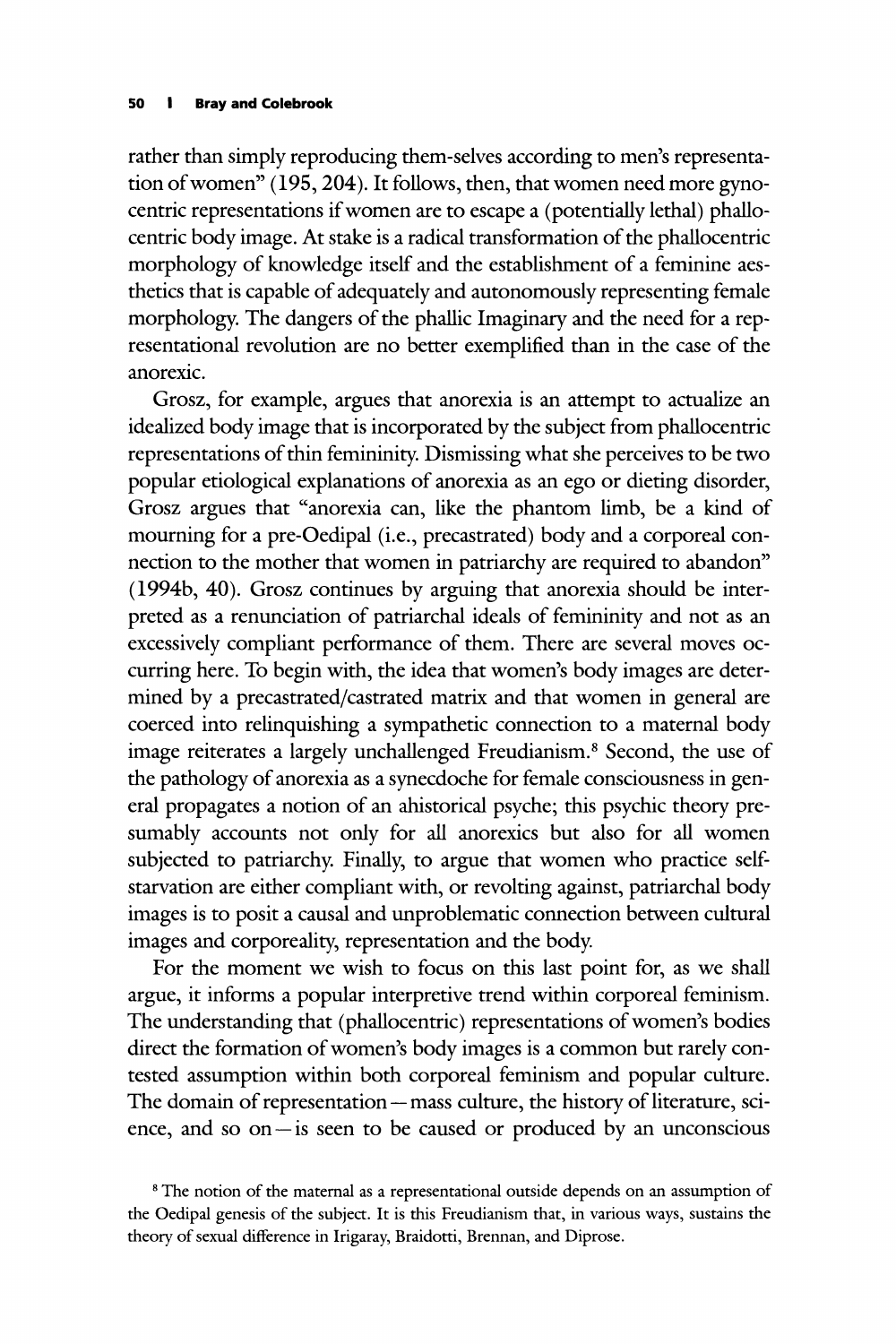**Cartesianism. (Both Braidotti's Patterns of Dissonance [1991] and Grosz's Volatile Bodies [1994b] argue for the singular importance of the Cartesian separation.) And these representations in turn cause women's self-image. Images are judged as being pernicious insofar as they are effects of a phallic metaphysics and the cause of women's oppression. Butler refers to a "hegemonic" imaginary (1993, 91), while Grosz argues that "women's body images are clearly different from men's and are modelled on lack and castration" (1994b, 73).** 

**Many of the arguments surrounding the issue of body image in popular feminism directly or indirectly locate media representations of thin femininity as the etiology of anorexia and bulimia. Theorists such as Susan Bordo argue that representations of thin femininity reiterate a symptomatic Cartesian rejection of female embodiment. Bordo also argues that "the anorexic's distorted image of her body--her inability to see it as anything**  but 'too fat'-while more extreme, is not radically discontinuous from **fairly common female misconceptions" (1992, 40). In other words, Bordo is suggesting that a distorted body image is something that is common to most women. Bordo (and, before her, Hilde Bruch, Susie Orbach, Kim Chernin, and Marilyn Lawrence)9 maintains that representations of thin femininity induce anorexia in their female consumers. Typically, television and fashion advertisements are held responsible for the increase in anorexia in the past two decades. Indeed the popularity of Naomi Wolf's The Beauty Myth (1990) has transformed this interpretation into a form of common sense that is frequently expressed within the pages of most women's magazines. Such understandings have led Maud Ellmann to comment that anorexia appears to be constructed as "the disease of the McLuhan age, disseminated by telecommunications rather than by contact" (1993, 24). In her analysis of the causal relationship posited between mass media images and anorexia, Elspeth Probyn has offered the following useful insight: "What we can clearly hear from these descriptions is that women are pathologically susceptible to media images" (1987, 203). Why is it, she asks, that only women are argued to suffer from living in a late twentieth-century media-scape? Or, to put it another way, why is it that only women are argued to suffer from representations? It is possible to extend Probyn's**  point and argue that what we are witnessing-in the assumption that all **women's body images are castrated because they incorporate phallocentric representations - is the pathologization of women's reading practices. And such a pathologization, we will argue, is only possible if the body is already posited according to a semiotic gnoseology whereby the body is seen as a** 

**<sup>9</sup> See, e.g., Chernin 1981, 1989; Lawrence 1984; Orbach 1986; Bruch 1988.**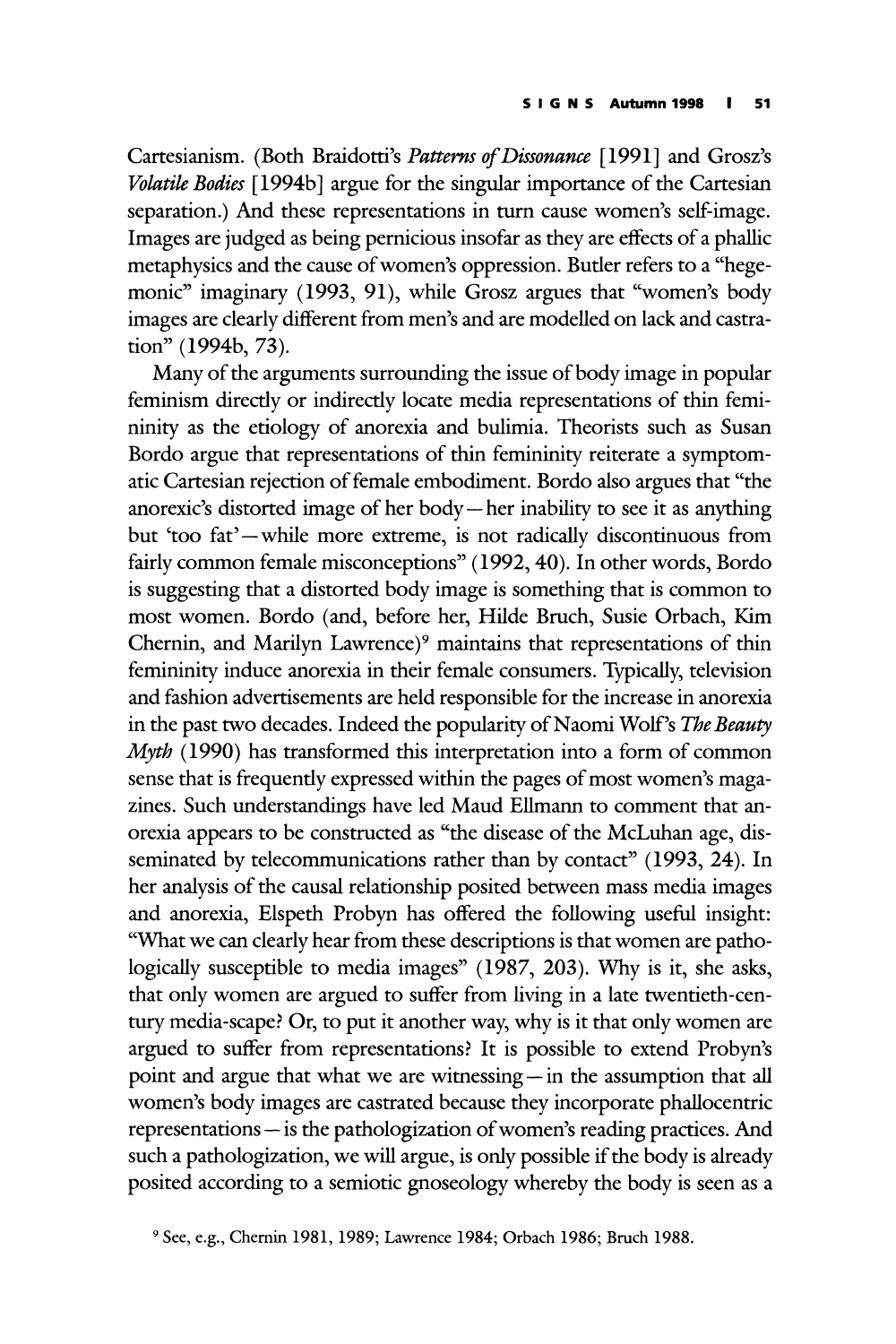**sign of some interiority or meaning. Furthermore, the acceptance that the body is a body image is articulated within an insistently dichotomous rhetoric. The repressive/general/representational/gendered (phallic) body as image is set against the negated/specific/material/sexed (maternal) body as lived corporeality.** 

**Indeed, what is at stake in theories of women's body image is a description of the way women judge or apprehend phallocentric representations of the female body. Women's body images, and their subjectivity in general, are seen to be formed through a representational system that is monolithically phallocentric. Consequently, Butler suggests that the radical transformation of discourse and materiality be achieved through the performance of a "lesbian phallus" (1993, 86). Drucilla Cornell argues that it is only the "beyond" of signification that can overcome the phallic determination of"Woman" (1991). Further, the passive incorporation of representations is, more often than not, figured in terms of introjection, incorporation (Rose 1986), and a series of related gustatory and alimentary metaphors (Orbach 1986). What seems to be an underlying assumption in accounts of anorexia and the female body in general is the idea that the internalization of a body image rests on a particular mode of consumption. A critical approach to ethical problems of the body might question the idea of the body as an effect of image consumption and would do so by looking to the body's various effects and forces, rather than its capacities to be a sign, theater, or image. For as long as the mind/body problem is negotiated via metaphors of consumption, ingestion, and incorporation, feminist theory will be constrained by a particular bodily practice being accepted in advance as an explanation for the body in general.'0** 

**The account of women's general condition is thereby conflated with the introjection models that explain anorexia. Orbach's account of anorexia in The Hunger Strike (1986) relies on the British school of object relations and in doing so extends Winnicott's theory of the "false self" into a theory of the "false body." Like the false self, the false body is fashioned as a narcissistic defense against a threatening exteriority; thus women develop a false body image because they internalize a "bad object" that Orbach specifically identifies as an objectified representation of the female body. The development of a corporeal sense of self thus depends on an act of consumption** 

<sup>10</sup> Here, again, we would like to signal an important suggestion made by Grosz. Despite **its dependence on the notion of body image, Volatile Bodies argues that "the body must be seen as a series of processes of becoming, rather than as a fixed state of being" (1994b, 12). While we are critical of the suggestion that the body's process is set in opposition to the fixity of body representation, the direction of our own work extends Grosz's insight into the possibility of not reducing the body to a general or "founding principle" (12).**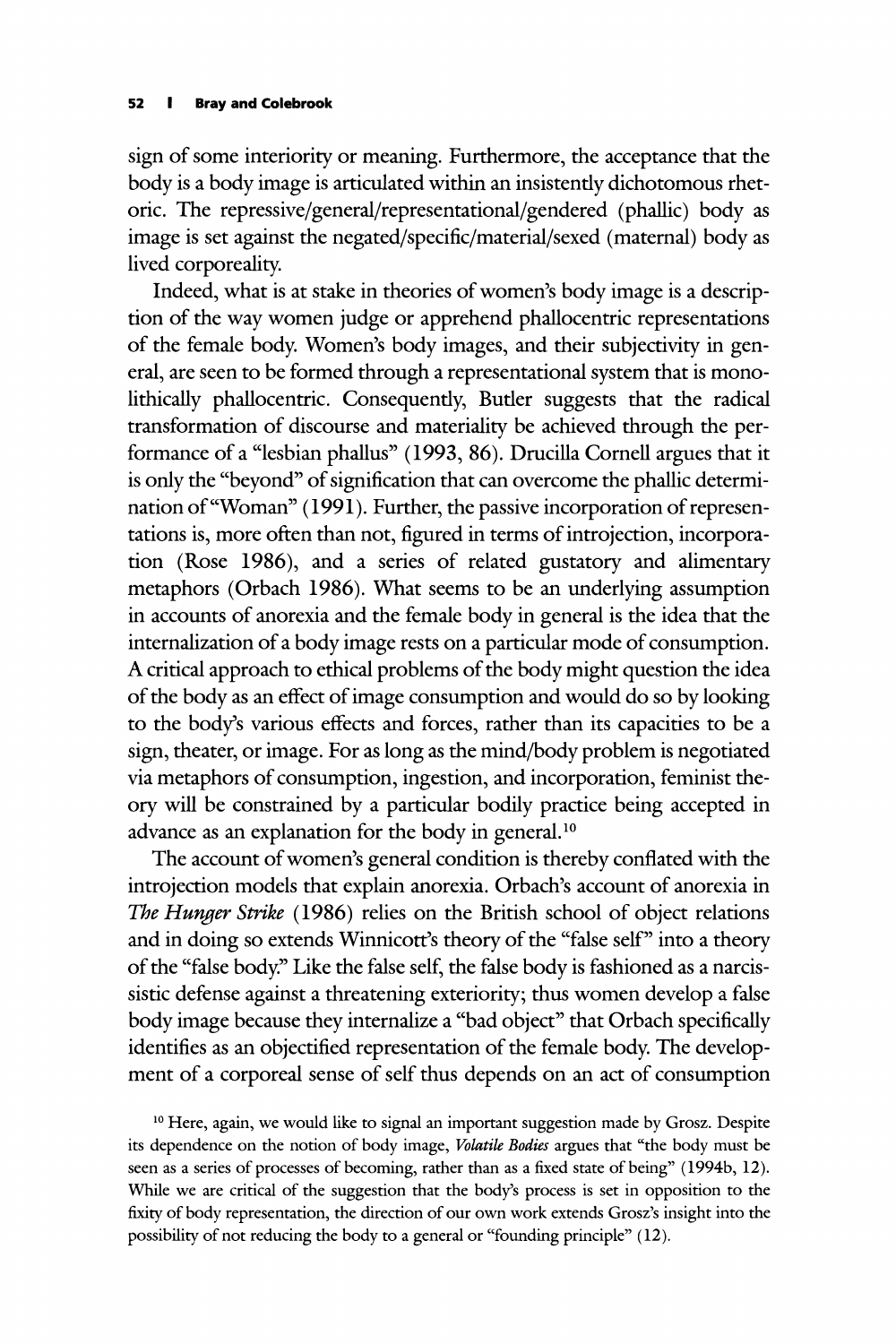**or internalization. For Orbach, the false body does not provide the subject with a stable identity but rather a "malleable," "fluid," "manipulable," "physical plasticity." In many ways this definition of the "false body" corresponds to recent feminist uses of the Lacanian Imaginary (such as Grosz's Volatile Bodies (1994b) or Teresa Brennan's "Essence against Identity" (1996), both of which focus on the central importance of body image and identification). Both the idea of the "false body" and the phallic Imaginary suggest that women may have a particular propensity for developing an inauthentic body image because external phallocentric representations of the female body are internalized to produce inauthentic representations of women's bodies.** 

**However, this understanding of body image relies on the idea that the subject mindlessly incorporates representations. Janice Radway has argued against the use of derogatory alimentary metaphors to explain the complex act of reading in "Reading Is Not Eating" (1986). Radway's critique is opposed to the standard psychoanalytic theories of reading such as that of James Strachey who, in "Some Unconscious Factors in Reading," argues that a "coprophagic tendency lies at the root of all reading" (1930, 329). Strachey's psychoanalytic interpretation (while ostensibly anti-Cartesian insofar as it foregrounds the subject's embodied response to representations) nevertheless reduces critical thinking to a mere repression and sublimation of the imagined nightmares of an infant's corporeal desires. The reduction of the critical abilities of adults to that of infants assumes that consciousness is merely the expression of an elementary (and alimentary) sensuality. Furthermore, not only does the frequent use of the female anorexic as the paradigm case of representational consumption feminize a reading/viewing practice figured as pathologically passive, but the implicit denigration of this passive consumption sustains a Cartesian anxiety about the corruption of mind by an alien matter. Simultaneously, feminism has endorsed a sense of the inadequacy of sensuous apprehension (in its critique of representation) at the same time as it sees a disembodied thought or reason as perniciously masculine. It may well be that the supposed apocalyptic break between a rational Cartesianism and a postmodern materialist feminism remains caught within a theory of consciousness as a negation of the material and representation as a negation of the body.** 

**Consequently, the ludic valorization of thinking-through-the-body, while ostensibly a challenge to what is perceived to be a pervasive all-encompassing Cartesian mind/body duality, runs the risk of advocating a reductive sensuous "embodied" relation to representations. This sensualist theory of representation (where women's images would no longer be given from outside but generated from within) is based on the very**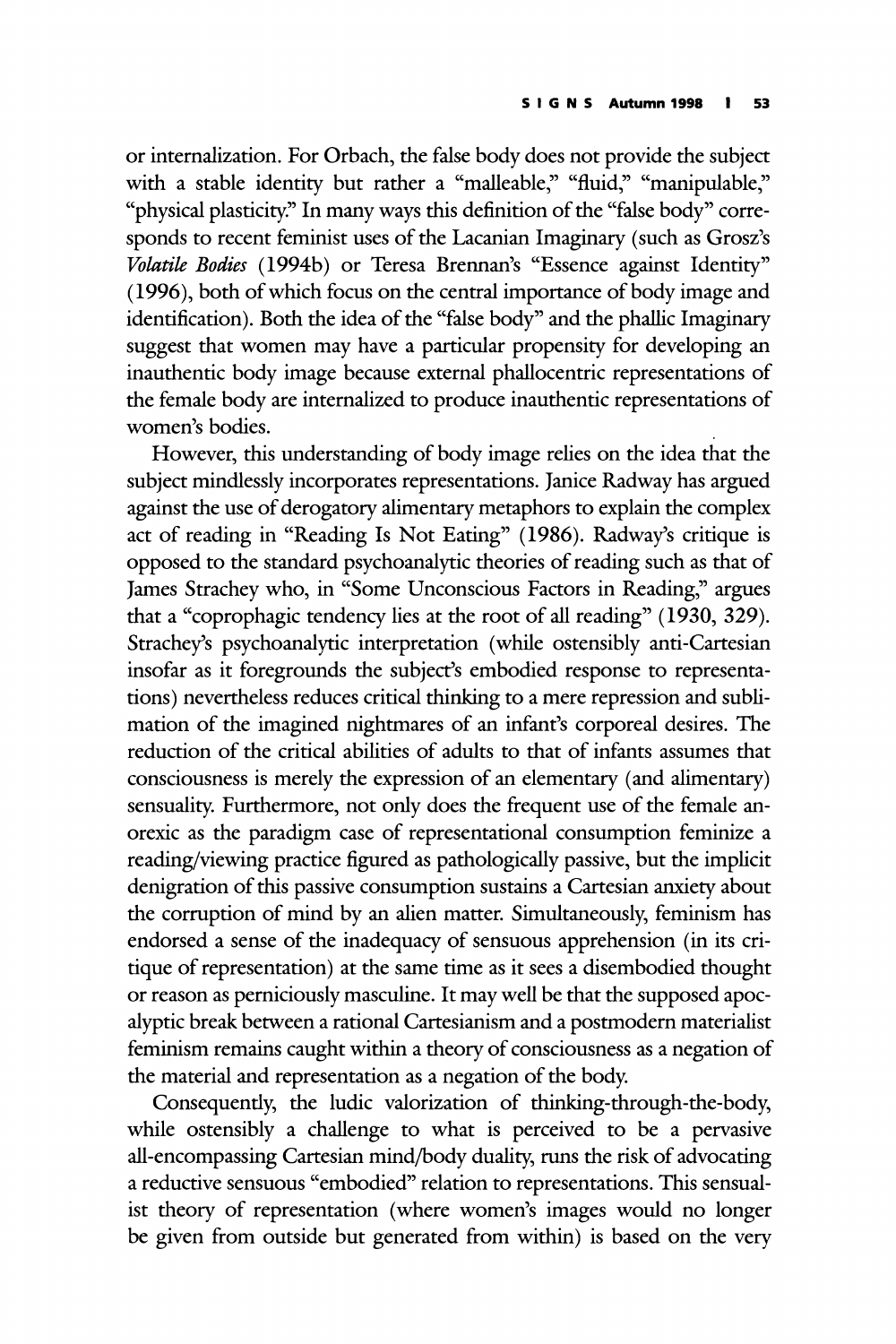**interior/exterior model of Cartesian dualism that it sought to criticize. There is also a further irony in that an embodied or sensuous consumption of images or representations is diagnosed as the evil etiology of anorexia, bulimia, and hysteria. These "examples" are then extrapolated into a general theory about the formation of women's body images through the consumption of phallocentric representations. A more authentically "embodied" (feminine) relation to thought is called for at the same time that certain reading practices are seen as pathologically sensualist. In other words, it appears that corporeal feminism is caught within a tautologous relation to Cartesianism and consciousness. While "embodiment" is figured as the overcoming of a pernicious dualism, the "disease" of disembodied representation is figured in a highly Cartesian topography of the subject. What needs to be challenged, we would argue, are the premises of constitutive negation that inform the critique of Cartesian subjectivity and lead to the contradictory celebration of a putatively sensualist or material preconscious.** 

## **Lack and negation: Beyond neo-Romantic alienation**

**The argument that meaning, representation, and subjectivity are organized around lack begins from the assumption that there is an originary maternal/pre-Oedipal/preconscious plenitude that is negated in the movement of difference that produces the subject. Identity is, then, the effect of difference; but this difference is also the negation of an originary identity. Lacanian psychoanalysis theorizes symbolic recognition as an awareness of the self's radical alienation and lack. For Lacan the subject remains essentially alienated; and this alienation is the effect of the negation of plenitude and presence (even if this plenitude is an effect of an ex post facto positing).** 

**Feminist theory has inserted itself in this argument by frequently accepting the metaphor of castration for this originary negation of presence. (Butler's focus on the "lesbian phallus," for example, begins with a critical acceptance of the castration matrix.) Furthermore, the prelinguistic plenitude is also accepted as being maternal. While the metaphorical status of this Oedipal triangle of maternal presence, symbolic castration, and the phallus is generally asserted, what are not questioned are (a) originary (if**  idealized) maternal plenitude, (b) subjectivity as the difference from this **more originary identity, and (c) bodily identity as produced through this process of negation and identification. Further, as we have demonstrated in the previous section, even when explicitly Lacanian arguments are not brought into play, there is an insistence on the negating, repressive, and**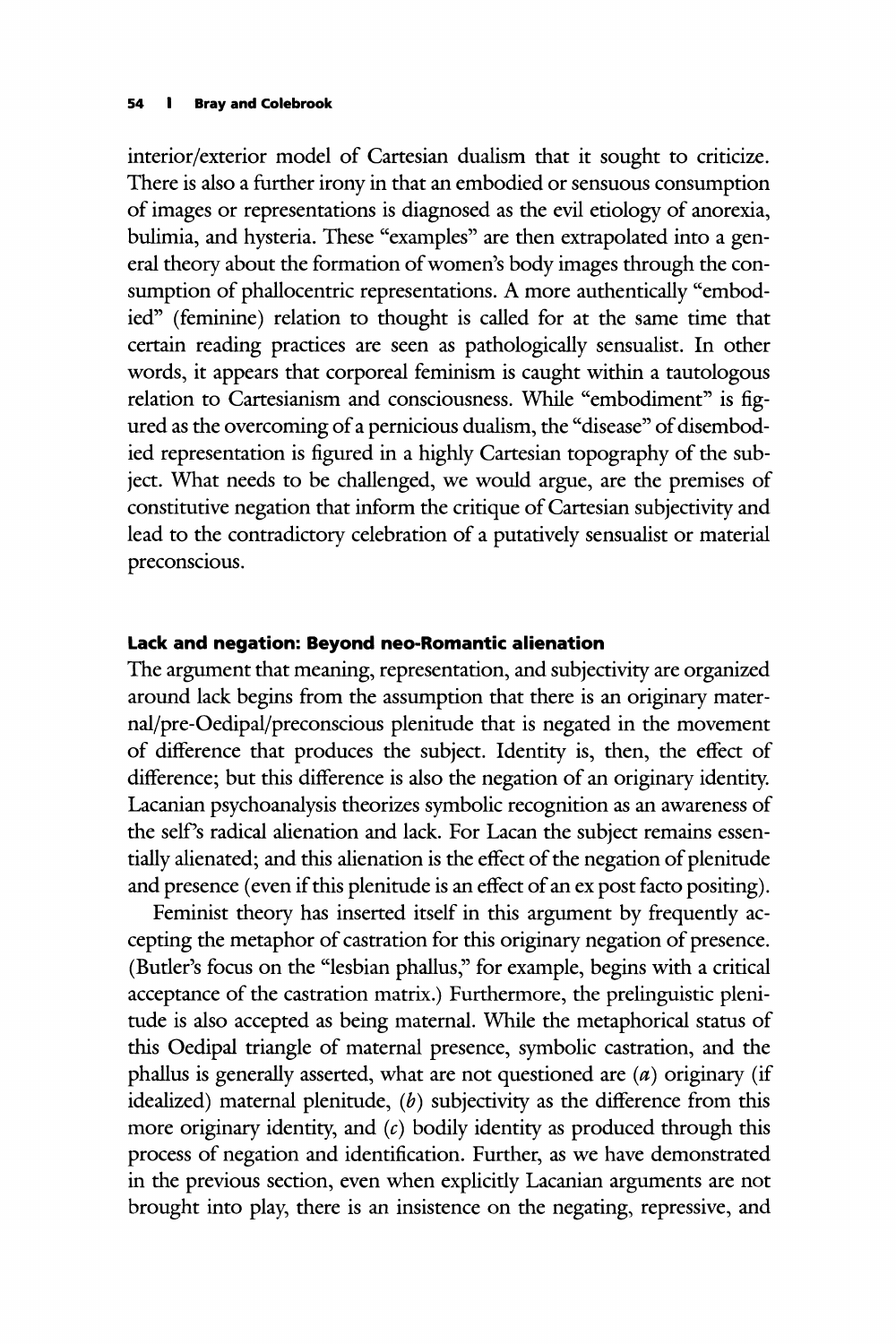**limiting character of representation set against a putatively more authentic corporeality.** 

**A Deleuzean way of thinking through the body would challenge the privilege of the Oedipal metaphor and would, furthermore, attack the premises of originary identity, lack, and negation on which the Oedipal metaphor is based. If, as feminist theory has so convincingly argued, Western thought has been marked by a series of dualisms that consistently devalue the feminine, why has the "corporealist" challenge to dualism sustained the dichotomies of identity and difference, presence and lack, being and representation, subject and other? While the uptake of Lacan has problematized many of these binaries, the idea that the body is primarily the effect of "body image," "the Imaginary," representation, or introjection sustains a dualist and possibly psychologistic approach. To see the body as the introjection or internalization of an external image is to give a highly minddependent account of the body. Such an account would remain within a history of consciousness, where mind is conceived as a stage, theater, or screen set over against the full presence of the world. As long as specific problems of corporeality, such as eating disorders, are interpreted as diseases of representation, feminist criticism will only be able to offer a reactive response to its perceived malaise. Refiguring the problem of the body demands that it be seen as more than a semiotic symptom.** 

#### **Toward an ethical grammar of the body**

**Deleuze's task, articulated clearly in Difference and Repetition (1994), has been to challenge both the dominance of the traditional definition of the "concept" and the primacy of representation. If we try to think being, or what is, on the basis of how it can be thought or presented to an ego, then concepts of representation will be primary (68). But what representationalism also sustains is the idea of a unified image of thought: as a site of representation the subject is perceived in terms of its relation, negation, recognition, or encounter with an outside world. Thought in general is typified by its capacity to re-present an exteriority from which it is differ**entiated. Difference here is always thought as *difference from* and is defined **in relation to thought's capacity to identify in terms of the concept. The concept will be the locus of meaning and identity that both "misses" the real difference of the singular thing and is produced through a process of mental differentiation (220). Deleuze's challenge to the primacy of meaning or the concept as a condition for being, in contrast, is radically corporeal. Concepts, rethought according to Deleuze's nonreactive**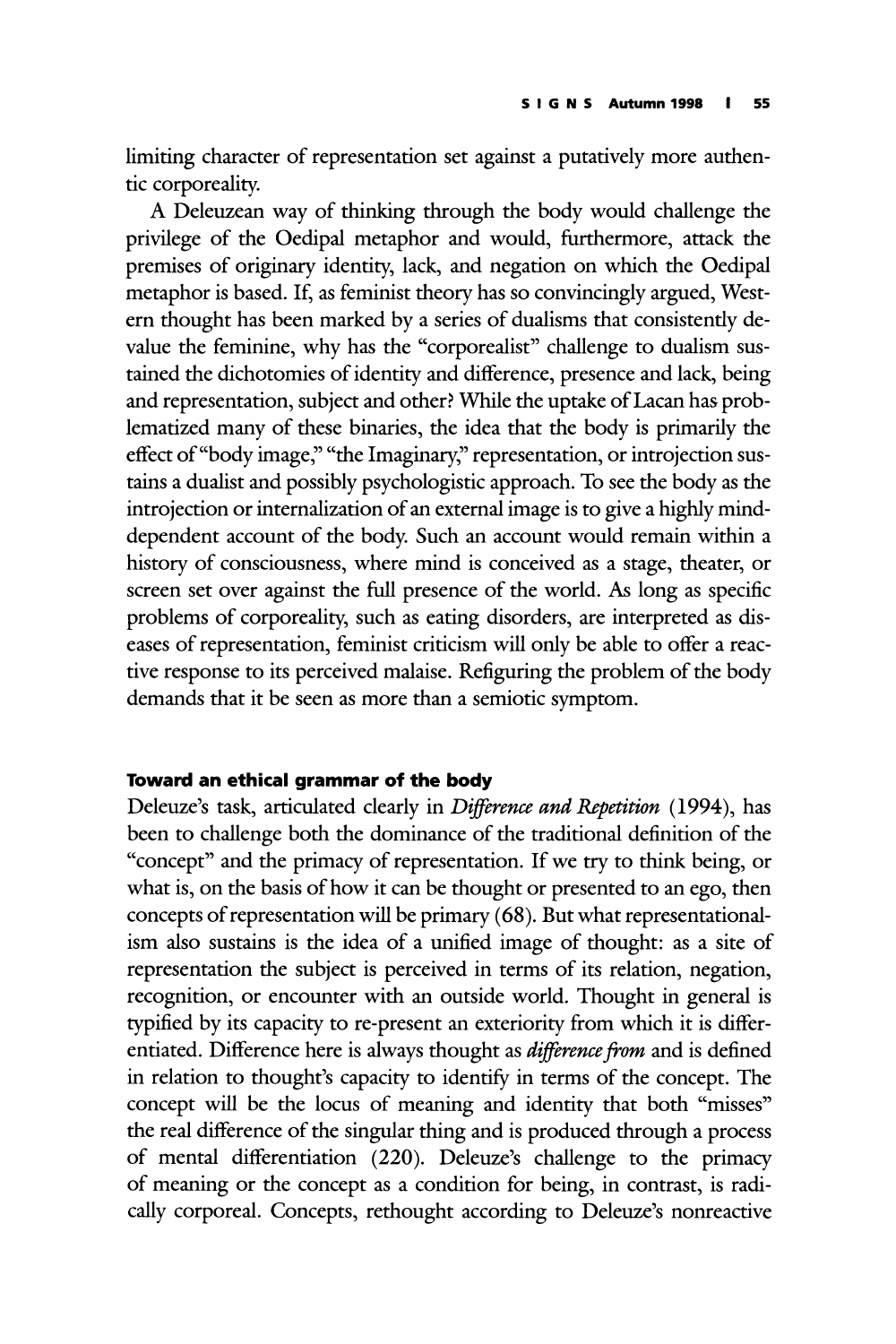#### **56 I Bray and Colebrook**

**philosophy, are not limitations or formalizations of experience; rather, they are themselves creations, events, and responses. The body is not a conceptualized body image, nor is it a meaning to be interpreted. While concepts are events, responses, and creations, bodies are a different mode of event. The body is no longer a vehicle for consciousness, nor is it a privileged site of meaning or primary materiality. On the contrary, Deleuze's "transcendental empiricism" (143) posits a univocality whereby bodies, conscious**ness, actions, events, signs, and entities are specific intensities - each with **its own modality and difference. They do not need their "difference from" each other in order to be (conceptual difference); in their specific singularity beings are positively different (203). Deleuze's univocal conception of being is also dynamic. Meaning and concepts of consciousness are events**  within a general field of intensities,<sup>11</sup> and no particular event-neither mind nor body – can be posited as the origin or meaning of any other. On **this account, difference is not a question of negation. Sexual difference would be one difference among others, but as positive difference it would be due to the specific intensity of bodies and not an originary repression. To think a "body without organs" is to refuse any single signifier, such as the phallus, that would enable an organization or interpretation of the body. The ethics of sexual difference would be part of an entire field of problems of difference. Matter, or the body, would not be thought's "other" if thinking were seen as a desiring production, a comportment, an activity, or an ethos. The body is not essentially anterior or other. And it follows from this that a theory of sexual difference that relies on constitutive negation may be best overcome not by turning to the body or attacking representation but by questioning the primacy of the representation/materiality dichotomy. For it is this dichotomy that organizes many theories of sexual difference and leads to the uncritical celebration of the body as an inherently liberatory site.** 

**The maneuvers that we have identified in many feminist accounts of anorexia adopt a sense of representation as both alien and causal that depends on defining meaning as an act of consciousness in relation to a world. If there is a primary mode of difference (between consciousness and world) then all the consequences of theories of constitutive negation follow: the mind is other than body; meaning is other than matter; female materiality is other than determination. However, if there is not a single** 

**<sup>11</sup>"There are images, things are themselves images, because images aren't in our brain. The brain's just one image among others. Images are constantly acting and reacting on each other, producing and consuming. There's no difference at all between images, things, and motion" (Deleuze 1995, 42).**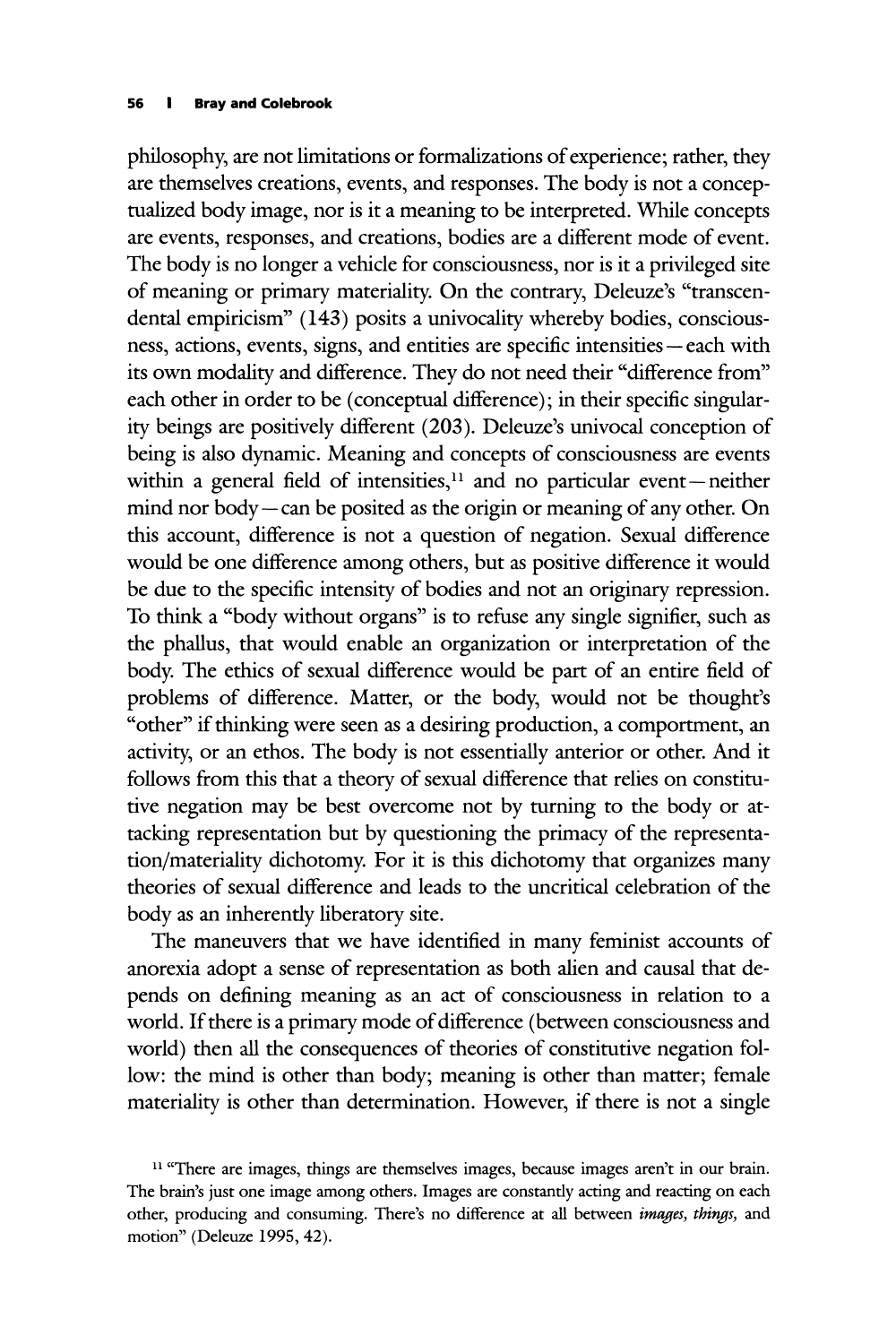**organizing (negating) difference but a multiplicity of differences, then any theory of constitutive negation, and accordingly, any single or privileged exteriority would no longer be valid. Sexual difference would occur in a field of coterminous differences. In this regard feminism may well have to forgo any sense of itself as the fundamental ethical horizon, the primary site for the crisis of the Western subject, or the redemptive locus for the end of metaphysics. Sexual difference would not be the question of our epoch (contra Irigaray) but would be one of many possible questions.'2** 

**The body, thought as a body, and not a body image or internal representation, would be a positive event alongside other positive events. It would not be the effect of some specular process, nor would its actions be seen as so many signs or negations of a complex interiority. Deleuze and Guattari's critique of psychoanalysis sees the Oedipal subject as one possible staging of desire among others. Against the Oedipal story that sees mind as a theater to be viewed and represented, Deleuze suggests a new "image of thought" (1994, 131) that would aim to think "thought without an image" (276). In Anti-Oedipus (1984) and A Thousand Plateaus (1987) desire, released from the organizing hermeneutics of traditional psychoanalysis, is capable of infinite connections and variations. As a positive event, rather than a negated origin, desire presents an active multiplicity. Human action, accordingly, is not a sign to be interpreted that would reveal an originary lack. On the contrary, desire works by connections and events that generate further events and connections. Action is productive rather than representational. Accordingly, one should ask what an action does rather than what it means (Foucault 1984, xi-xiv). The question that organizes many feminist ethical debates--Is a practice repressive or libera**tory? - relies on the possibility of a free consciousness that could precede, **and be revealed beneath, its representations. If, however, signs and actions are seen as positive, then the ethical value of an act is determined by evaluating its force within a network of other acts and practices, and not in reference to a putative origin.** 

**<sup>12</sup>The primacy of the question of sexual difference is echoed approvingly by Braidotti. Braidotti's early criticism of poststructuralism directed itself against the appropriation and liquidation of the notion of "woman" in a general movement of antisubjectivism. It is**  Braidotti's criticism of Deleuze - that sexual difference becomes part of difference in gen**eral-that we see as an ethically enabling direction in Deleuze's work (Braidotti 1994, 146, 117). For Braidotti's attempt to assert sexual difference as ontological difference, the founding difference of the subject, depends on the privileged exclusion of maternal corporeality. We agree with Braidotti's early interpretation of Deleuze: that sexual difference is appropriated into a general field of "becoming" (1991); but we disagree that this is a lamentable outcome for feminist ethics.**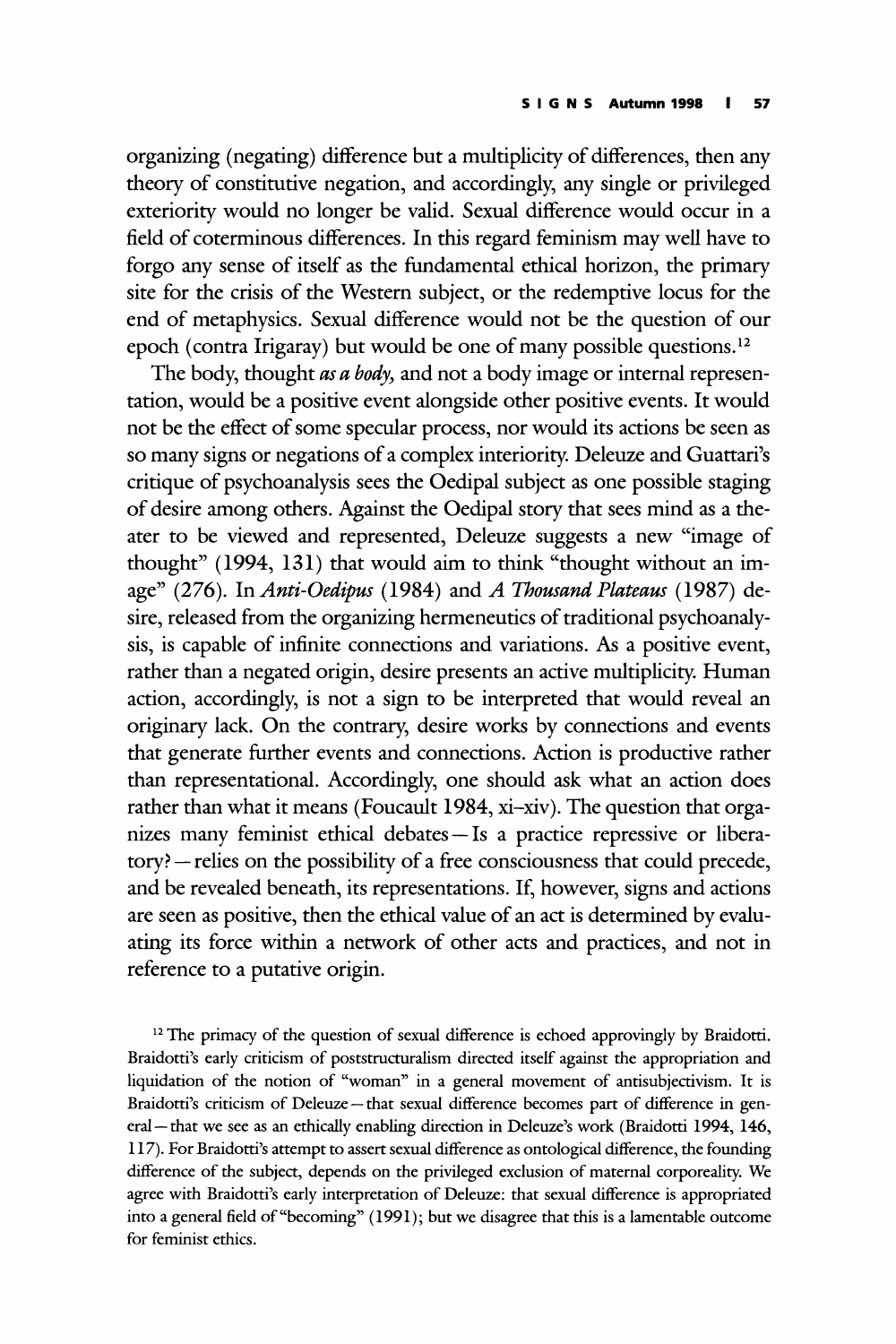**The body inAnti-Oedipus andA Thousand Plateaus is, therefore, not the sign of a prior meaning nor an interiorization produced through lack. Rather, the body is productive not because it "expresses" an interior depth but because it connects (Deleuze and Guattari 1984). And these connections are not seen as relations produced by an overarching system of differences (in which case the singular body would always be the effect of the totality). The connections made among bodies are not determined in advance but are the result of the play of singularities (60).** 

**Several consequences follow from Deleuze and Guattari's positing of the body's positivity. To begin with, actions should not be referred to some unconscious or interior meaning; "desire" should not be seen as some hidden bearer of truth or as some final interpretive horizon (1984, 30). Feminist theorists might dispense, then, with the attempt to offer some general etiological account of certain body practices, such as anorexia. Rather than being the negation of some hidden meaning, they might be seen as productive, as forms of self-formation. This is not to valorize anorexia as some privileged or authentic form of resistant behavior. On the contrary, the point would be to do away with notions of ownness, authenticity, autonomy, and the rhetoric of alienation. Anorexia would be one form of selfformation among others, and--as a series of interconnected practices would need to be considered in terms of what it creates or invents. Rather than being the effect of specular relations, anorexia, modes of consumption, and the comportment of one's body could be seen as forms of invention. The very "deviancy" of the anorexic body would represent a certain "failure" or "blockage" of the Cartesian concept (Deleuze 1994, 220). For such a body would be precisely where the classical and regulatory "image of thought" as an ordered "theater" would break down.** 

**In this quite specific sense, certain practices that have been interpreted as signs of some general representational pathology might be more usefully refigured as forms of critique; that is to say, these "deviant," "abnormal," or "pathological" forms of bodily comportment might effect a positive difference or create a distance from certain regular or normalized ways of being. An anorexic's self-production might be better seen less as a failed rebellion or negation of an unquestioned ideal body than as the production of a "being otherwise." This would not, then, imply a valorization of anorexia or deviancy as a new norm; on the contrary, the positive effects of different practices would lie in the shattering of any general or totalizing account of what constitutes a self or thought. This idea of a positive multiplicity (Deleuze and Guattari 1984, 60) would be critical (in a Kantian sense) in its recognition that different practices cannot ethically be determined beforehand in terms of some pregiven law.**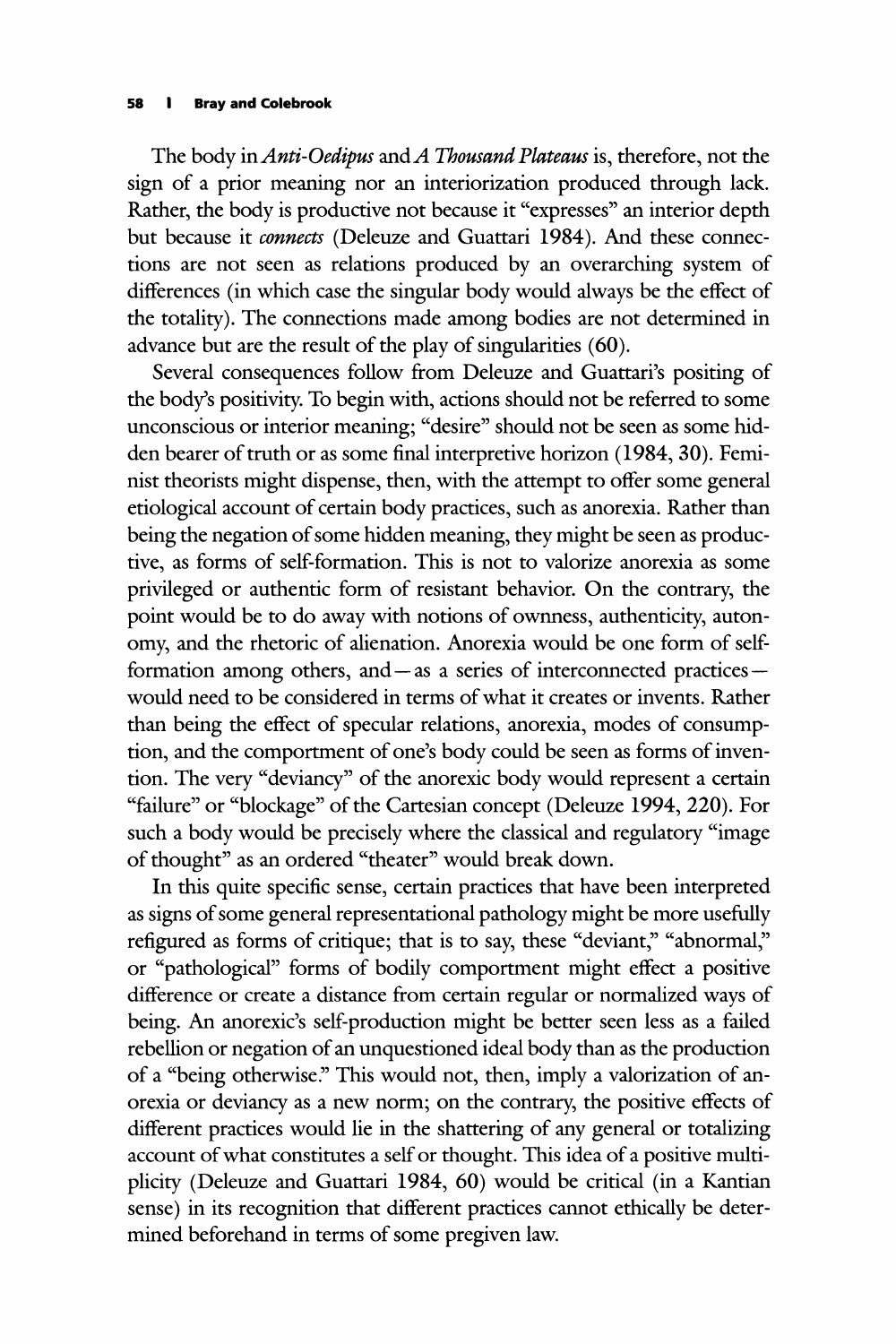**The antirepresentationalism of Deleuze may also be questioned in this regard. If, as we have argued, the practice of anorexia and its disruption of normalized body practices can be seen as creative, it is because anorexia can be examined as a specific mode of being. The ascription of creativity, positivity, or activity to different bodily practices avoids the positing of any primary explanandum (such as representation) of which these practices would be effects. If the attribution of a creative positivity to anorexia implies a valorization of the practice as an aesthetic comportment, it may well be due to antirepresentationalism's opposition between the rigidity of the concept versus the fluidity of poesis. In this sense Deleuze's critique of representation implies a privileged difference. Deleuze not only celebrates certain writers whose work is seen as inherently disruptive of representational thought (such as Kafka, Joyce, Beckett, Woolf), he also posits poetry as an Idea that typifies the dynamic power of language: "Repetition is the power of language, and far from being explicable in negative fashion by some default on the part of nominal concepts, it implies an always excessive Idea of poetry" (1994, 291). The idea that art or literature provides an exemplary ethical liberation accepts representation's own definition of the concept.13 If concepts are ideal disembodied negations of the fluidity of sensibility and experience, then it makes sense to seek liberation in a domain such as poesis that defines itself against the reification of the rational concept. But, as Deleuze and Guattari's own work has argued, concepts are already creative acts (1994). The aesthetic, while it may foreground its active constitution, is also thoroughly located within forms of determination and regularity. The aesthetic is not pure active becoming. A concept is never absolutely ideal. To link the ethical as self-constituting and affirmative comportment with the aesthetic in general is, then, to valorize a particular exteriority (art as the general other) and a particular difference (representation vs. the affirmative). We would agree, then, with Dorothea Olkowski's careful reading of Deleuze that shows the clear link between the ethical and the aesthetic in Deleuze's Nietzscheanism (Olkowski 1995, 28). But we would suggest that this link ought to be questioned.** 

Clearly, certain forms of antinormalizing practices that are creative (such **as anorexia) remain as problems. Only a celebration of the aesthetic as necessarily ethical or transgressive would make the creative character of bodily practices valuable as such. To argue that the problem of anorexia is answered by seeing the body as active force is to repeat the same foreclosure** 

<sup>&</sup>lt;sup>13</sup> The opposition between representation and art is made clear in *Difference and Repetition*: **"The work of art leaves the domain of representation in order to become 'experience' transcendental empiricism or science of the sensible" (1994, 56).**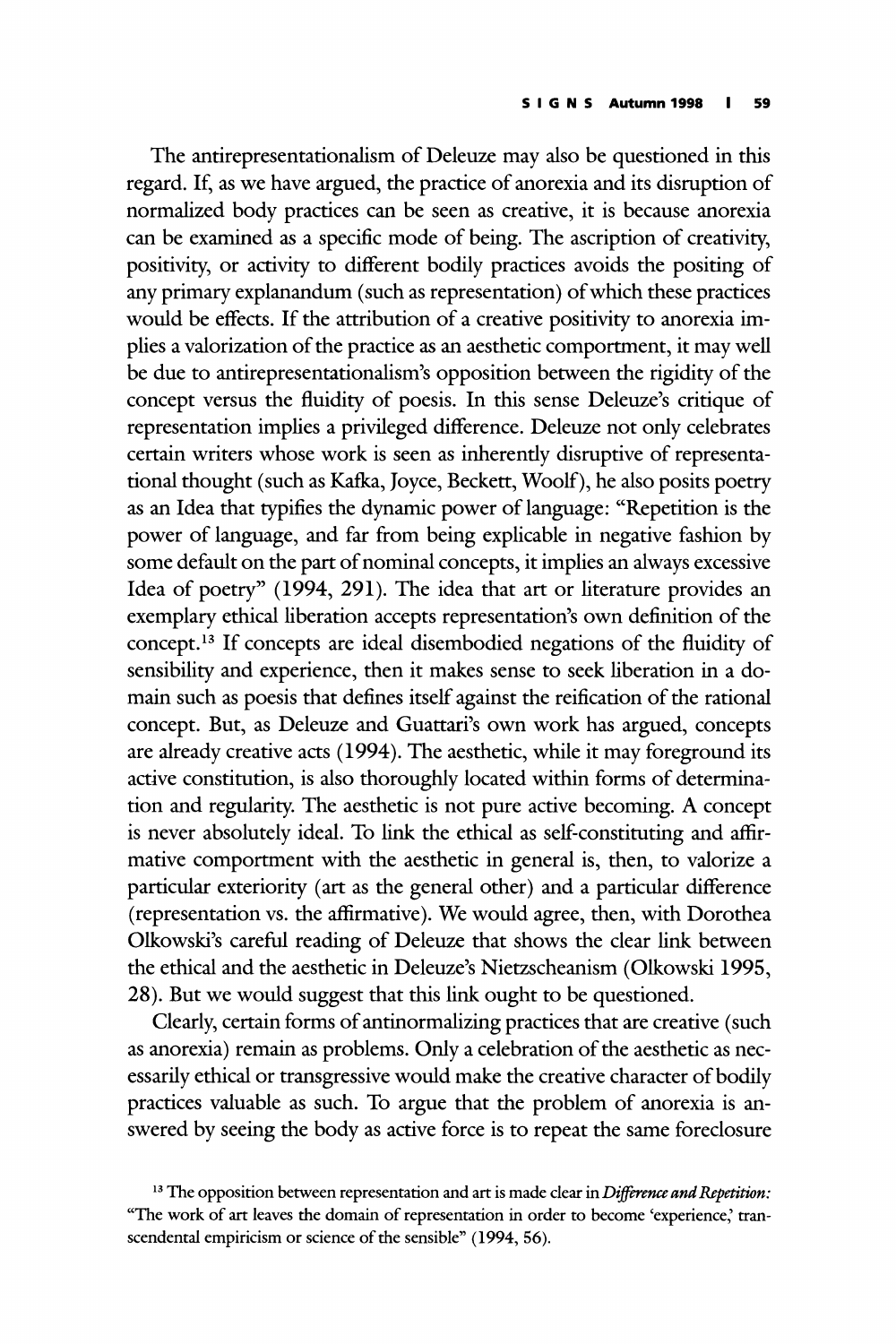**that lies in seeing the body as a repressed effect. If the body is a site of production of positive forces and creative differences then this opens a question of the body's ethics. How we evaluate these modes of creating difference cannot be resolved by appealing to a single opposition (ethical/ aesthetic vs. moral/representational). If we do accept that difference is positive, that there is no privileged exteriority and that ethics is a continual task, then the question of sexual difference need no longer be seen as primary. We would therefore disagree with Grosz's use of Deleuze to argue for the universality of binary sexual difference: "The bifurcation of sexed bodies ... is, in my opinion, an irreducible cultural universal" (1994b, 160). The analysis of particular problems, such as anorexia, beneath a general rubric of sexual difference might be opened up in two directions. First, such specific ethical problems ought not to be read as synecdoches for female subjectivity in general. The first part of our article has shown the debilitating consequences of arguments that pathologize femininity and that explain pathologies by referring to a general malaise of sexual difference. Second, practices like anorexia might be best analyzed according to the power relations within which they occur: not as further examples of representational violence but according to the practices of cure, definition, regulation, and contestation that surround them.** 

**Instead of recruiting anorexia as an example of women's alienation in general, it is perhaps more productive to examine the specific archaeology of the discourse of anorexia nervosa in order to ask what prevailing theories of anorexia do and how they intersect with (and also produce) practices of "anorexic behaviour." Ludwig Binswanger's famous "The Case of Ellen West" (1958) demonstrates the need for an engagement with "anorexia" that remains alert to the specific location of bodily practices.** 

**A contemporary of Freud's, Binswanger developed a form of Heideggerean psychiatry that influenced such luminaries as R. D. Laing and Foucault. If Freud's "Dora" has emerged as central to the representation of the sexual politics of hysteria, we would argue that Binswanger's "Ellen" should be acknowledged as a formative investigation into the sexual politics of eating disorders. In brief, Binswanger's case describes the life history, self-starvation, and eventual suicide of a Jewish woman. Drawing on the work of Gaston Bachelard, Binswanger proposes an anthropology of the imaginary in which the elements of air, earth, water, and fire compose the materiality of "Ellen's" imaginary. "Ellen's" fear of being fat is seen to stem from a desire to escape imprisonment in the "tomb-world" (earth) of her body, while her desire to be thin is an attempt to ascend to the "ethereal world" (air) of the intellect. As later interpreted by Bordo (1992), "Ellen's" perceived desire to escape her body is typical of an internalized phallocen-**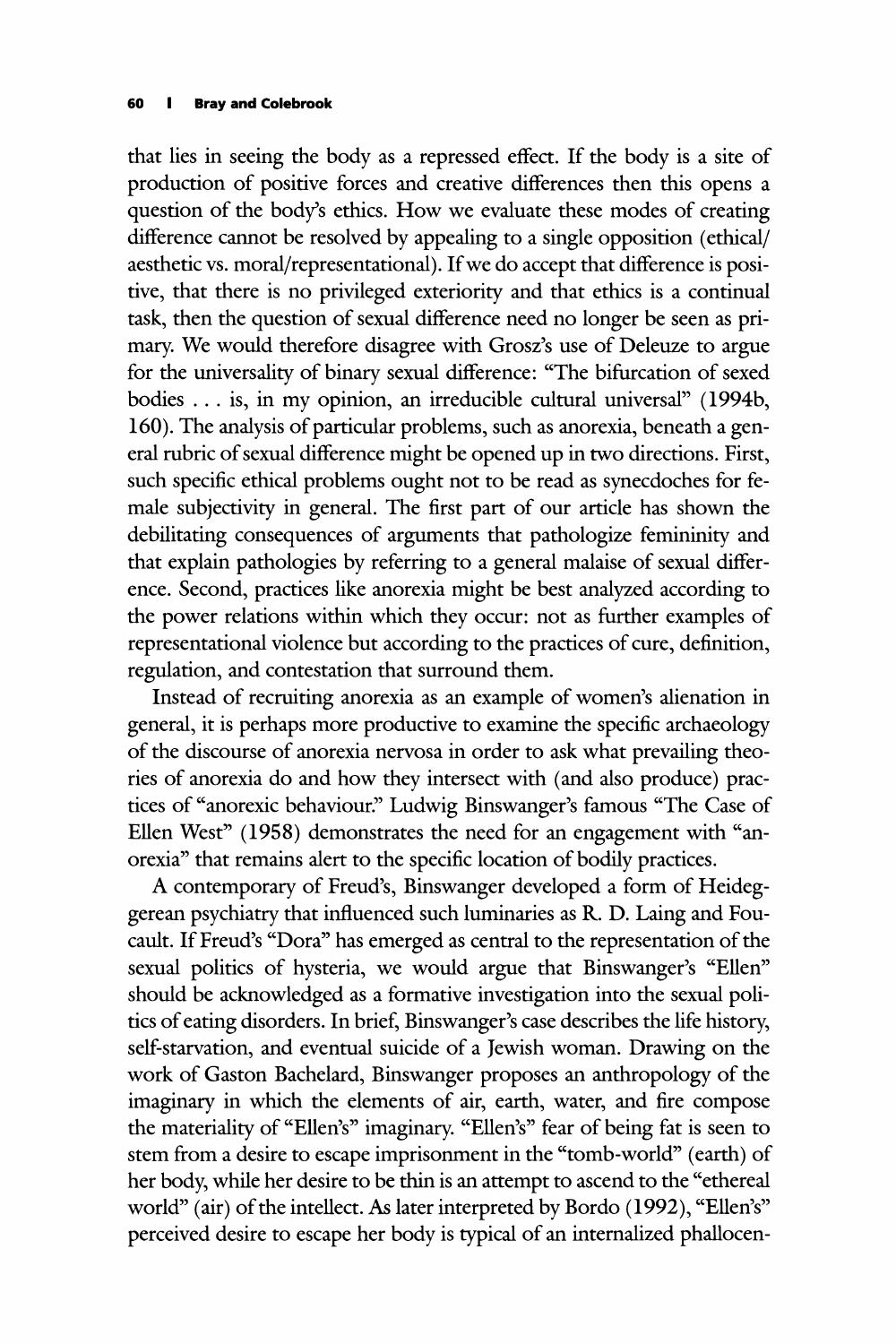**tric disembodiment; her self-starvation is a self-destructive attempt to transform herself into an image of pure thought. For Bordo this is a "typical fantasy," articulated from Plato to Descartes.** 

**However, this reading elides the particular discursive formation of Binswanger's analysis in which the "ethereal" and "tomb" worlds also signify particular racial types. For Binswanger, the "ethereal" signifies the "higher, blond Aryan type" while the "tomb-world" signifies a "fat bourgeois Jewish type." Why this fact has been silenced in the many readings of the case history is, we would argue, a question of some import. Binswanger's fa**mous case history was originally published in Schweizer Archiv fur Neurolo**gie und Psychiatrie in 1944-45 and contains numerous references to the superiority of the Aryan body. Binswanger concludes that for "Ellen;" "being thin was equated with a higher intellectual type and being fat with a bourgeois Jewish type" (1958, 260). He describes a student lover as "the blond beloved who is part of the ethereal world" and as the "blond, soft" representative of the "higher, spiritual and Aryan type" (290-91).** 

**In effect, according to Binswanger's aestheticization of the tomb and ethereal worlds, "Ellen" is seen as entombed in a Jewish body. Her selfstarvation, suggests Binswanger, is a futile attempt to become a particular higher physical and Aryan type. If Binswanger's case history is, then, not just a repetition of a general phallocentric malaise but a quite specific (Nazist) articulation of particular body types and relations, a further problem with the subsequent commentaries on the case emerges. In the context of Binswanger's rhetoric of Nazism, Foucault's engagement with the case history is worthy of reexamination. Published as an introduction to Bins**wanger's "Dream and Existence" (1984-85), Foucault's "Dream, Imagina**tion and Existence" (1984-85) demonstrates Binswanger's influence on the early Foucault and the ways in which any general ontology of the body occludes the specific politics of bodily descriptions and practices. According to James Miller, Foucault would refer "with warm sympathy to the work of the great Heideggerean psychiatrist Ludwig Binswanger" (Miller 1993, 50). Miller also argues that Foucault was fascinated by "the psychiatrist's most famous clinical paper" (73-74). For Foucault, Binswanger's work "outflanks the problem of ontology and anthropology by going straight to concrete existence, to its development and its historical content" (Miller 1993, 32). But the historical content of Binswanger's case history is never addressed by Foucault; at no point does he engage with the figuration of Aryan and Jewish bodies in the "case." Referring to "Ellen's" Jewish family as "crudely materialistic" (Miller 1993, 62), his use of the case history within a general theory of existence demonstrates, yet again, the ways in which particular historical and political figurations of**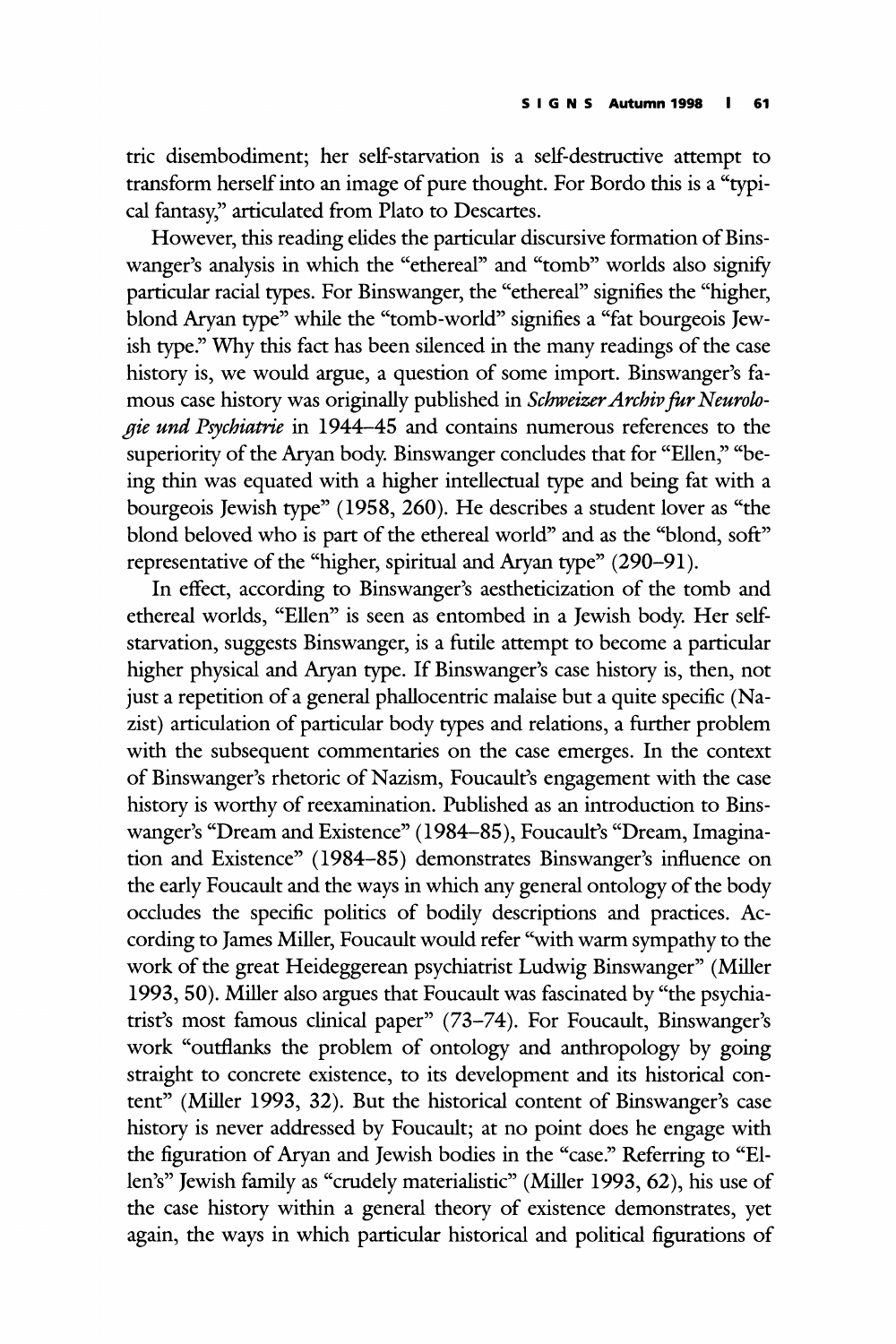bodies are subsumed — even by Foucault — beneath a theory of the subject.

**More recently, Chernin's use of the case history argues that "Ellen's" self-starvation is a protofeminist rebellion against the cultural constraints of her Jewish family: "In the family of Ellen West we find a mother and father who bear the typical problems and dilemmas of their culture. And we can imagine that their passionate little daughter will be impelled to protest against the feminine role these people expect her to fill" (1989, 167). The use of this particular case history demonstrates some of the problems associated with ahistorical readings of the anorexic body as well as the need for a more direct intervention into the discursive production of this body.** 

A cursory glance at the *International Journal of Eating Disorders* illustrates **that the "anorexic" is subject to electric shock treatment and lobotomies and also functions as a laboratory body for a host of psychotropic drugs (see, e.g., Hsu, Crisp, and Callender 1992; and Ferguson 1993). Perhaps it is not enough simply to recruit the "anorexic" as an example ofwomen's castrated body image; rather, it is necessary to intervene in the biomedical construction of this discourse and challenge its ethics. This would entail seeing the various "cures" and "theories" of"anorexia nervosa" as positive practices existing alongside the practices of "anorexia" itself. The body of the anorexic would be a site of contestation in which the connections, performances, and creations made by the patient's body are taken over and refigured through biomedical discursive practices. This is not to suggest that the "anorexic" is somehow authentically disempowered and hence innocent. An ethics of this encounter would consider the body of the anorexic as one productive event among others in a network of relations, not as the stage or screen on which some predetermined cultural neurosis plays itself out yet one more time.** 

**A recognition of anorexic practices as involuted in a process of selfcreation would also entail a consideration of the specific grammar of those practices. By this we mean an attention to the practices of calorie counting, of weighing and measuring the body, and of various dietetic regimens. These practices or connections form the event of the anorexic as such. But the grammar of these practices or the field within which they are located cannot be contained within an anorexic's "internal" pathology. Anorexia, then, is a series of practices and comportments; there are no anorexics, only activities of dietetics, measuring, regulation, and calculation. Indeed, the importance of measuring the most minute transformations of the body brought about by these practices might indicate that they are involuted in a numerical grammar of the flesh - a grammar that cannot be isolated and pathologized (or demonized) in the anorexic's body alone. For it is this**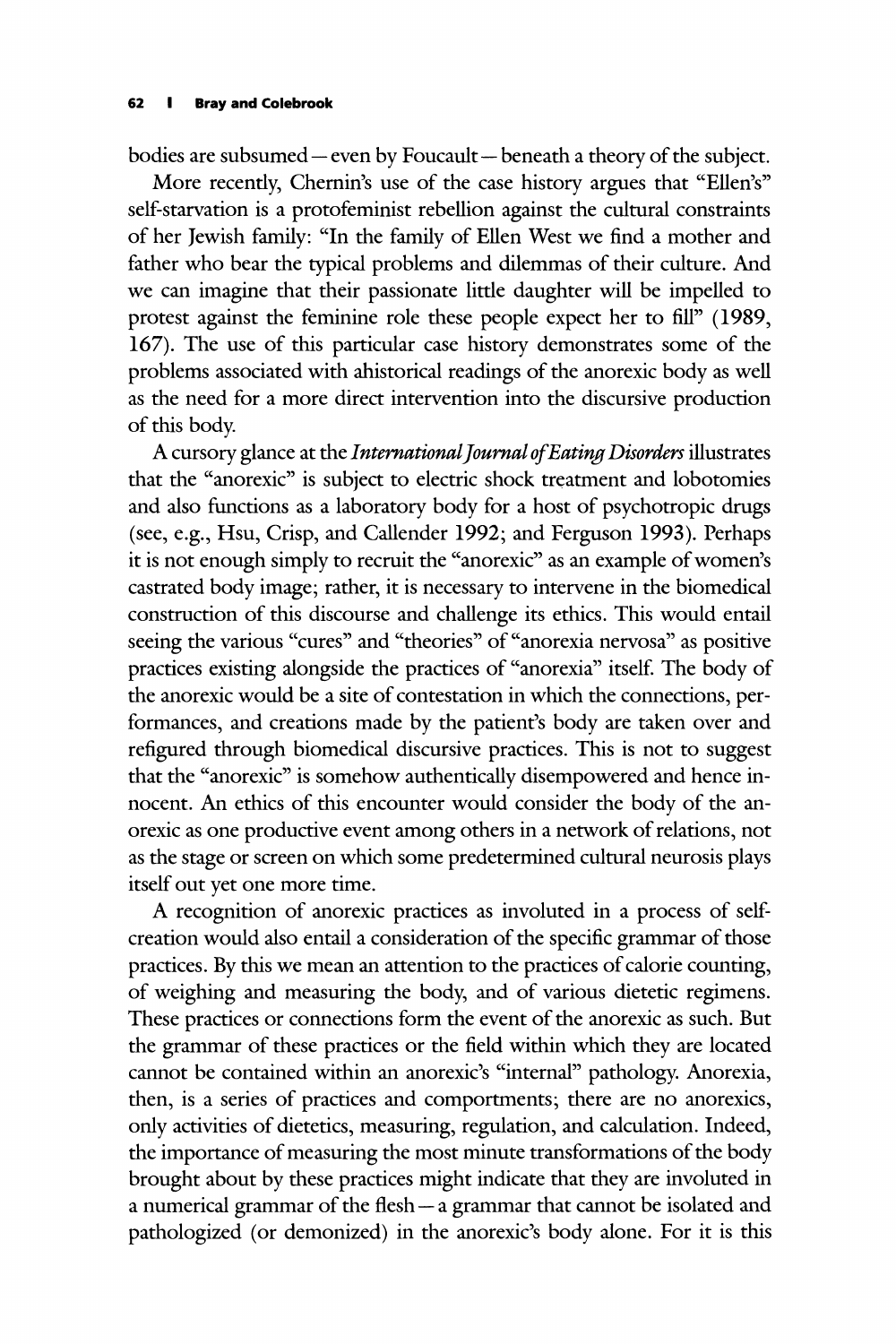**very numerical self-concern that may be the enabling and productive practice of a certain form of contemporary self-production. The "deviancy" of anorexic production through practices of metabolism, weighing, counting, and mathematization would be a discursive event that occurs within a general discursive network concerned with analysis, regulation, and normalization. The anorexic body could be seen as an intensity occurring within a positive field of production. This field would not be an isolated object for analysis (the anorexic) but an event connected to other events (this practice, with this effect, with this practice, with this connection, with this body, with this sign, etc.).** 

**Accordingly, a Deleuzean model of "anorexia" might approach these practices (such as calorie counting, weighing, measuring) as articulations of a machinic assemblage, as a series of intensities, flows, and speeds.14 To see dietetic regimen as a form of positive self-production might enable a thinking of the body in terms of the connections it makes, the intensities of its actions, and the dynamism of its practices. Given the metaphoric presence of the thermodynamic model within Deleuzean theory and the intimate connections between the discourse of thermodynamics and metabolism, it might be that such a reading is especially applicable to dietetic regimens and their practices, for there are significant correspondences between these models and the practices of calorie counting and measuring the metabolism of the body. However, such practices are not just specific to contemporary articulations of anorexia but are part of a wider measurement of the body via dietetic regimens in general. An archaeology of this contemporary grammar might "begin" with the discourse of thermodynamics (flows, intensities, equilibrium, atrophy) and its connection to metabolism. To do such an archaeology would not be to discover finally, once and for all, the cause of anorexia (or any other human comportment). If it is the case that the "normalized" contemporary body is organized according to a discourse of metabolics, energy, and measurable force, then the anorexic body might operate as a critical short-circuiting of contemporary practices of self-monitoring through quantification. Furthermore, by advocating that contemporary theory rethink life in terms of thermodynamics, Deleuze's work does more than react against dominant representational forces; it takes hold of those forces and makes the images of machine, intensity, system, and connection operate differently. The model of thermodynamics likens the self neither to a language (where there is some** 

**<sup>14</sup>In Dialogues, Deleuze refers to anorexia as a phenomenon that has been subjected to misinterpretation precisely to the degree that it has been organized according to a theory of lack (1987, 90, 111).**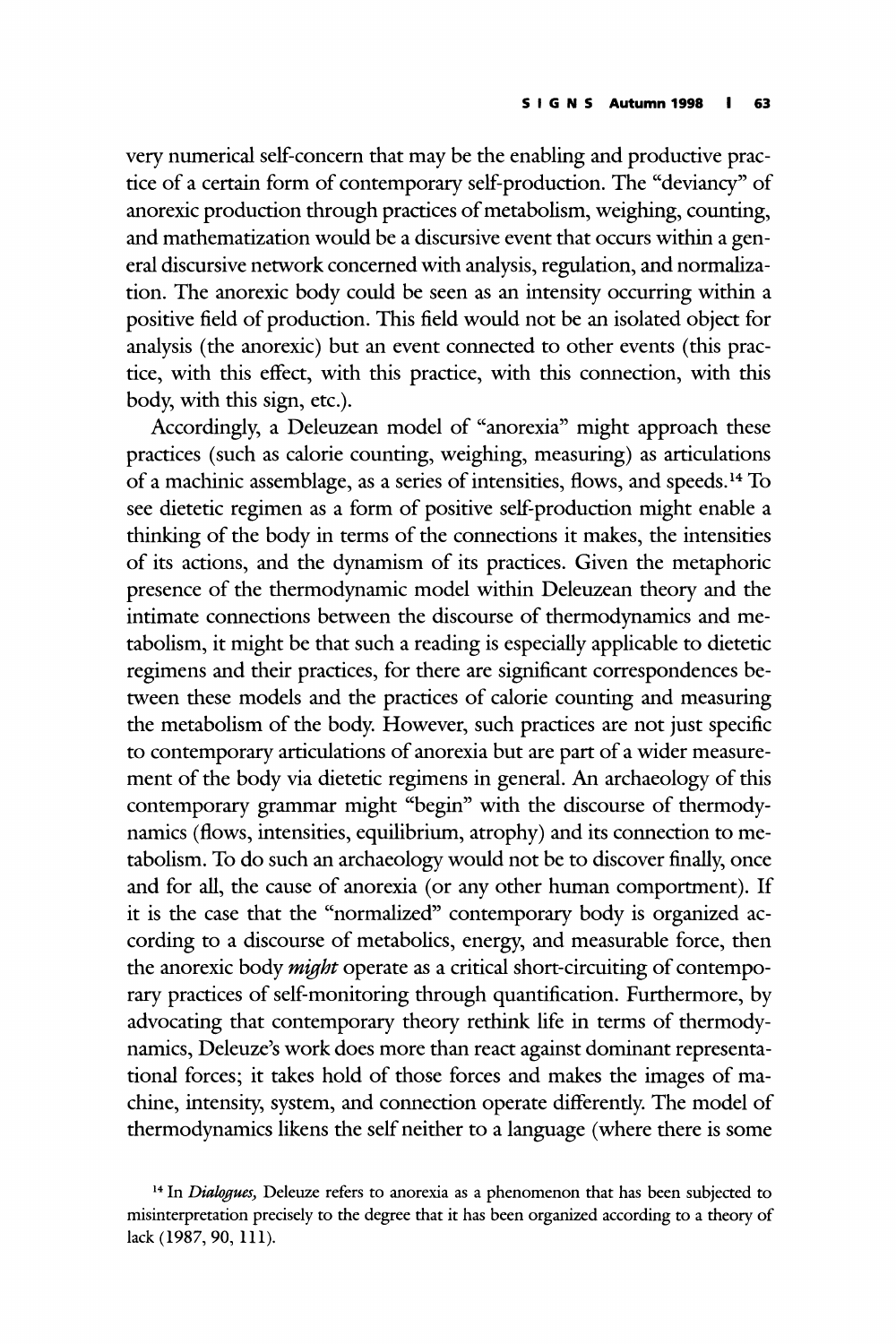**overall systemic determination) nor to a theater (where there is some inner performance of a well-rehearsed meaning). As a machinic assemblage, the self is nothing other than the performances it effects or the connections it makes. Such connections may possess a regularity, but regularity is not the effect of some hidden or pregiven law. An ethics of this machinic assemblage would not look within the mind of a subject, nor see its body as a sign. Like all other practices, this ethics would be a positive practice with its own positive effects. Its intervention would be a positive practice set alongside, or connecting with, the practice of the encountered body. To see difference as multiple and positive is to forgo the possibility of deciding ethical questions in advance, according to a rubric of some general difference or negation. Such a recognition implies a continual renegotiation of ethical boundaries and limits.** 

**School of Humanities Murdoch University (Bray)** 

**Centre for Comparative Literature and Cultural Studies Monash University (Colebrook)** 

## **References**

- **Binswanger, Ludwig. 1958. "The Case of Ellen West." Trans. Werner M. Wendel and Joseph Lyons. In Existence:A New Dimension in Psychiatry and Psychology, ed. Rollo May, Ernest Angel, and Henri F. Ellenberger, 237-364. New York: Basic. . 1984-85. "Dream and Existence." Trans. Jacob Needleman. Review ofExistential Psychology and Psychiatry 19(1):81-105.**
- **Bordo, Susan. 1986. "The Cartesian Masculinization of Thought." Signs: Journal of Women and Culture in Society 11(3):439-56.** 
	- **. 1992. "Anorexia Nervosa: Psychopathology as the Crystallization of Culture." In Cooking, Eating, Thinking: Transformative Philosophies ofFood, ed. Deane W. Curtin and Lisa M. Heldke, 28-55. Indianapolis: Indiana University Press.**
	- **Braidotti, Rosi. 1989a. "Organs without Bodies." differences 1(1):147-61. . 1989b. "The Politics of Ontological Difference." In Between Feminism and**
	- **Psychoanalysis, ed. Teresa Brennan, 89-105. London: Routledge.**
	- **. 1991. Patterns ofDissonance. Cambridge: Polity.**
	- **. 1994. Nomadic Subjects: Embodiment and Sexual Difference in Contemporary Feminist Theory. New York: Columbia University Press.**

**Brennan, Teresa. 1993. History after Lacan. London: Routledge.** 

- **. 1996. "Essence against Identity." Metaphilosophy 27(1-2) :92-103.**
- **Brodribb, Somer. 1992. Nothing Mat(t)ers: A Feminist Critique of Postmodernism. Melbourne: Spinifex.**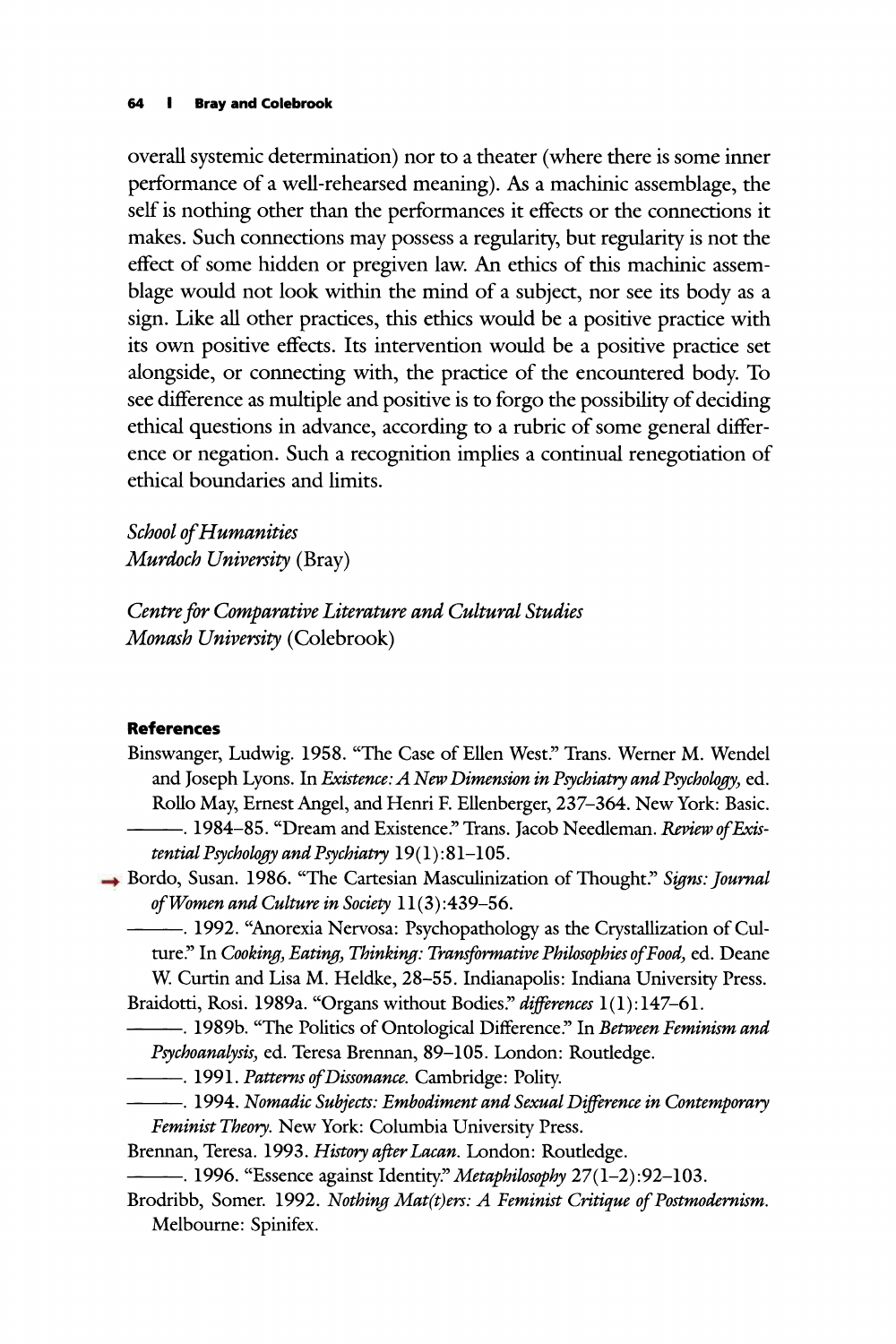- Bruch, Hilde. 1988. Conversations with Anorectics, ed. Danita Czyzewski and Mela**nie A. Schur. New York: Basic.**
- **Butler, Judith. 1993. Bodies That Matter: On the Discursive Limits of "Sex." New York: Routledge.**
- **. 1995. "Contingent Foundations: Feminism and the Question of 'Postmodernism."' In Feminist Contentions: A Philosophical Exchange, ed. Seyla Benhabib, Judith Butler, Drucilla Cornell, and Nancy Fraser, with an introduction by Linda Nicholson, 35-57. New York: Routledge.**
- **Chernin, Kim. 1981. The Obsession: Reflections on the Tyranny of Slenderness. New York: Harper & Row.**
- ----. 1989. "The Mysterious Case of Ellen West." In her Womansize: The Tyr**anny of Slenderness, 162-77. London: Women's Press.**
- **Cornell, Drucilla. 1991. Beyond Accommodation: Ethical Feminism, Deconstruction and the Law. New York: Routledge.**
- **de Lauretis, Teresa. 1987. Technologies of Gender: Essays on Theory, Film and Fiction. Bloomington: Indiana University Press.**
- **Deleuze, Gilles. 1994. Diference and Repetition. Trans. Paul Patton. New York: Columbia University Press.**
- **. 1995. Negotiations: 1972-1990. Trans. Martin Joughin. New York: Columbia University Press.**
- **Deleuze, Gilles, and Felix Guattari. 1984. Anti-Oedipus: Capitalism and Schizophrenia. Trans. Robert Hurley, Mark Seem, and Helen R. Lane. London: Athlone.** 
	- **. 1987. A Thousand Plateaus: Capitalism and Schizophrenia. Trans. Brian Mas-**
	- **sumi. Minneapolis: University of Minnesota Press.**
- **. 1994. What is Philosophy? Trans. Hugh Tomlinson and Graham Burchill. London: Verso.**
- **Deleuze, Gilles, and Claire Parnet. 1987. Dialogies. Trans. Hugh Tomlinson and Barbara Habberjam. London: Athlone.**
- **Diprose, Rosalyn. 1994. The Bodies of Women: Ethics, Embodiment and SexualDiference. London: Routledge.**
- **Ellmann, Maud. 1993. The HungerArtists: Eating, Writing and Imprisonment. Cambridge, Mass.: Harvard University Press.**
- **Ferguson, James M. 1993. "The Use of Electroconvulsive Therapy in Patients with Intractable Anorexia Nervosa." International Journal of Eating Disorders 13(2): 195-201.**
- **Ferrell, Robyn. 1991. "The Passion of the Signifier and the Body in Theory." Hypatia 6(3):172-84.**
- **Foucault, Michel. 1981. The History of Sexuality, Vol. 1, An Introduction. Trans. Robert Hurley. Harmondsworth, U.K.: Penguin.**
- **. 1984. Preface to Anti-Oedipus: Capitalism and Schizophrenia by Deleuze and Guattari 1984, xi-xiv.**
- **1984-85. "Dream, Imagination and Existence." Trans. Forrest Williams. Review of Existential Psychology and Psychiatry 19(1): 31-78.**
- **Freud, Sigmund. 1985. "The Future of an Illusion." In his Civilization, Society and**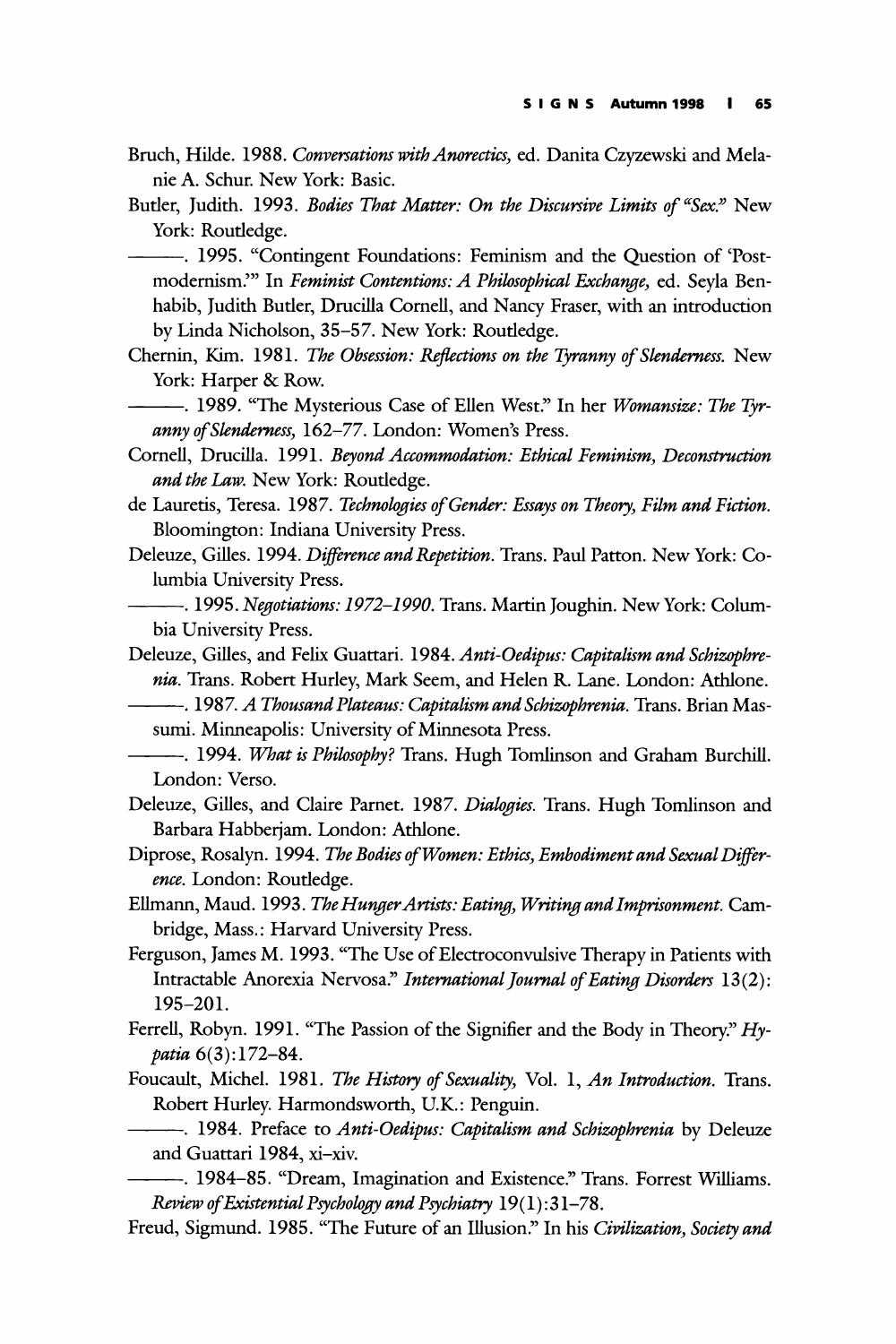**Religion: Group Psychology, Civilization and Its Discontents and Other Works. Trans. James Strachey. Harmondsworth, U.K.: Penguin.** 

- **Gallop, Jane. 1992. Thinking through the Body. New York: Columbia University Press.**
- **Gatens, Moira. 1988. "Towards a Feminist Philosophy of the Body." In Crossing Boundaries: Feminism and the Critique of Knowledges, ed. Barbara Caine, E. A. Grosz, and Marie de Lepervanche. Sydney: Allen & Unwin.**
- **. 1996. ImaginaryBodies: Ethics, Powerand Corporeality. London: Routledge. Grosz, Elizabeth. 1987. "Notes toward a Corporeal Feminism."Australian Feminist Studies 5 (Summer): 1-16.** 
	- **1990. JacquesLacan: A FeministIntroduction. London: Routledge.**

**. 1993. "Lived Spatiality: Spaces of Corporeal Desire." In Culture Lab 1, ed. Brian Boigon, 179-206. New York: Princeton Architectural Press.** 

**. 1994a. "Theorising Corporeality: Bodies, Sexuality and the Feminist Academy. Interview with Elizabeth Grosz." Melbourne Journal of Politics 22:3-24.** 

**. 1994b. Volatile Bodies: Toward a Corporeal Feminism. Sydney: Allen & Unwin.** 

**. 1995. Space, Time and Perversion: The Politics of Bodies. Sydney: Allen & Unwin.** 

- **Hsu, L. K. George, Arthur H. Crisp, and John S. Callender. 1992. "Recovery in**  Anorexia Nervosa: The Patient's Perspective." International Journal of Eating Dis**orders 11(4):341-50.**
- **Irigaray, Luce. 1985. Speculum of the Other Woman. Trans. Gillian C. Gill. Ithaca, N.Y.: Cornell University Press.**
- **Kirby, Vicki. 1991. "Corporeal Habits: Addressing Essentialism Differently." Hypatia 6(3):4-24.** 
	- **Koval, Romona. 1986. Eating Our Hearts Out: Food, Shape and the Body. Harmondsworth, U.K.: Penguin.**
	- **Lacan, Jacques. 1977. Ecrits. Trans. Alan Sheridan. London: Tavistock.**

- Lawrence, Marilyn. 1984. The Anorexic Experience. London: Women's Press.
- **Iloyd, Genevieve. 1989. "Woman as Other: Sex, Gender and Subjectivity."Australian Feminist Studies 10 (Summer): 13-22.**
- Lyotard, Jean François. 1993. Libidinal Economy. Trans. Iain Hamilton Grant. Lon**don: Athlone.**
- **Miller, James. 1993. The Passions ofMichel Foucault. London: Harper Collins.**
- **Morris, Meaghan. 1988. "Operative Reasoning: Reading Michele Le Doeuff." In**  her The Pirate's Fiancée: Feminism, Reading, Postmodernism, 71-102. London: **Verso.**
- **Olkowski, Dorothea. 1995. "Nietzsche-Deleuze: The Aesthetics and Ethics of**  Chance." Journal of the British Society for Phenomenology 26(1):27-42.
- Orbach, Susie. 1986. Hunger Strike: The Anorectic's Struggle as a Metaphor for Our **Age. London: Faber & Faber.**

**<sup>1992.</sup> The Ethics of Psychoanalysis: 1959-1960. The Seminar ofJacques Lacan,** 

**ed. Jacques-Alain Miller. Bk. 7. Trans. Dennis Porter. London: Routledge.**